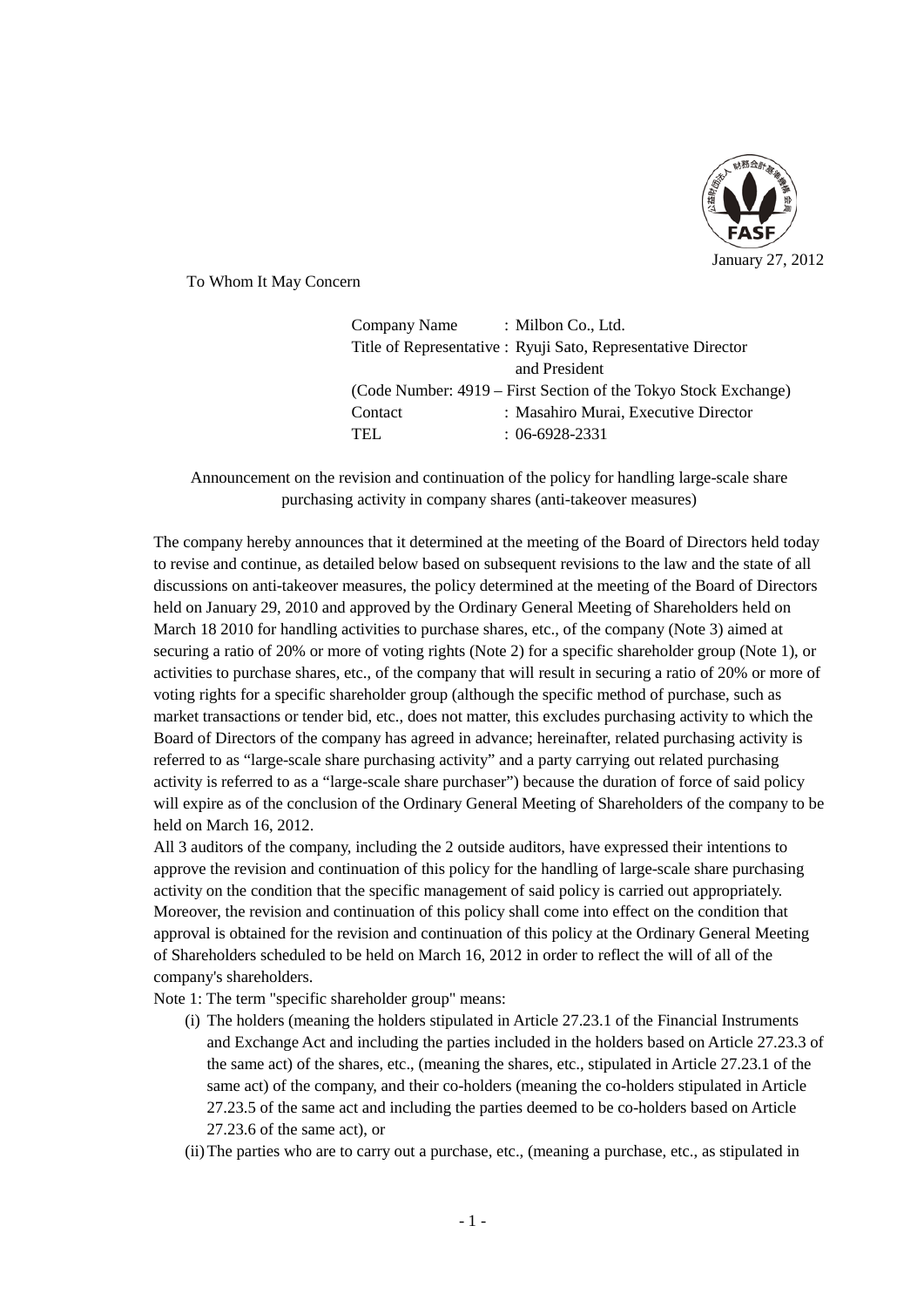Article 27.2.1 of the same act and including purchases to be carried out on a financial instruments exchange market) of shares, etc., (meaning shares, etc., as stipulated in Article 27.2.1 of the same act) of the company and their special related parties (meaning the special related parties stipulated in Article 27.2.7 of the same act)

- Note 2: The term "ratio of voting rights" means:
	- (i) The ratio of shares, etc., held by the holder in question if the specific shareholder group is listed in Note 1 (i) (meaning the held ratio of shares stipulated in Article 27.23.4 of the same act; in this case, the number (meaning the held number of shares stipulated in Article 27.23.4 of the same act) of shares held by the co-holders of the holder in question is also considered in calculations), or
	- (ii)Means the total ratio of shares, etc., held by the purchaser in question and special related parties in question if the specific shareholder group is listed in Note 1 (ii) (meaning the held ratio of shares stipulated in Article 27.2.8 of the same act)

In each calculation of the ratio of shares, etc., held, it is possible to refer to the most recent data submitted from among the securities report, quarterly report, and the share buyback report with regard to total voting rights (meaning the total voting rights stipulated in Article 27.2.8 of the same act) and the total number of shares outstanding (meaning shares outstanding as stipulated in Article 27.23.4 of the same act).

- Note 3: The term "shares, etc.," means the shares, etc., stipulated in Article 27.23.1 of the Financial Instruments and Exchange Act.
- 1. The company's business characteristics and the improvement of corporate value
- (1) Corporate philosophy of the company group

The company group has a basic philosophy of "Developing business that supports beautiful ways of living through hair designers" and develops business centered on the manufacture and sale to beauty salons through agents of hair cosmetics used at beauty salons. Life also sparkles when hair is beautiful. The company group thinks "The beauty of hair  $=$  the beauty of life". Women seek identity and live beautiful lives. The company group helps human beauty through hair in order to fulfill people's desires to "Be more unique and vivid". We hope we can color even the most important scenes of their lives by providing products and information that lead to beauty and spiritual richness transcending formed beauty and closing in on the true essence of women.

We think that [1] through [3] below, which have been cultivated as we have pursued the above, are the sources of corporate value for the company group.

 $[1]$  Sales power = field person system

The company group has established a unique sales system in order to support beauty salons and hair designers. This system considers and provides ways to manage the issues that beauty salons face rather than mere product sales. Also, we play a role as partners performing work together. Our system supports the realization of increased revenue and profits for beauty salons by introductions to the latest beauty techniques and salon marketing to lead them to prosperity. At the company group, we call the sales personnel who carry out those kinds of activities field persons.

We implement internal training extending over 9 months in order to cultivate field persons. In addition to basic beauty techniques such as perms and coloring, etc., field persons acquire various skills such as wide-ranging knowledge of the beauty industry, management analysis and plan formulation, etc. This has become a business model unique to Milbon that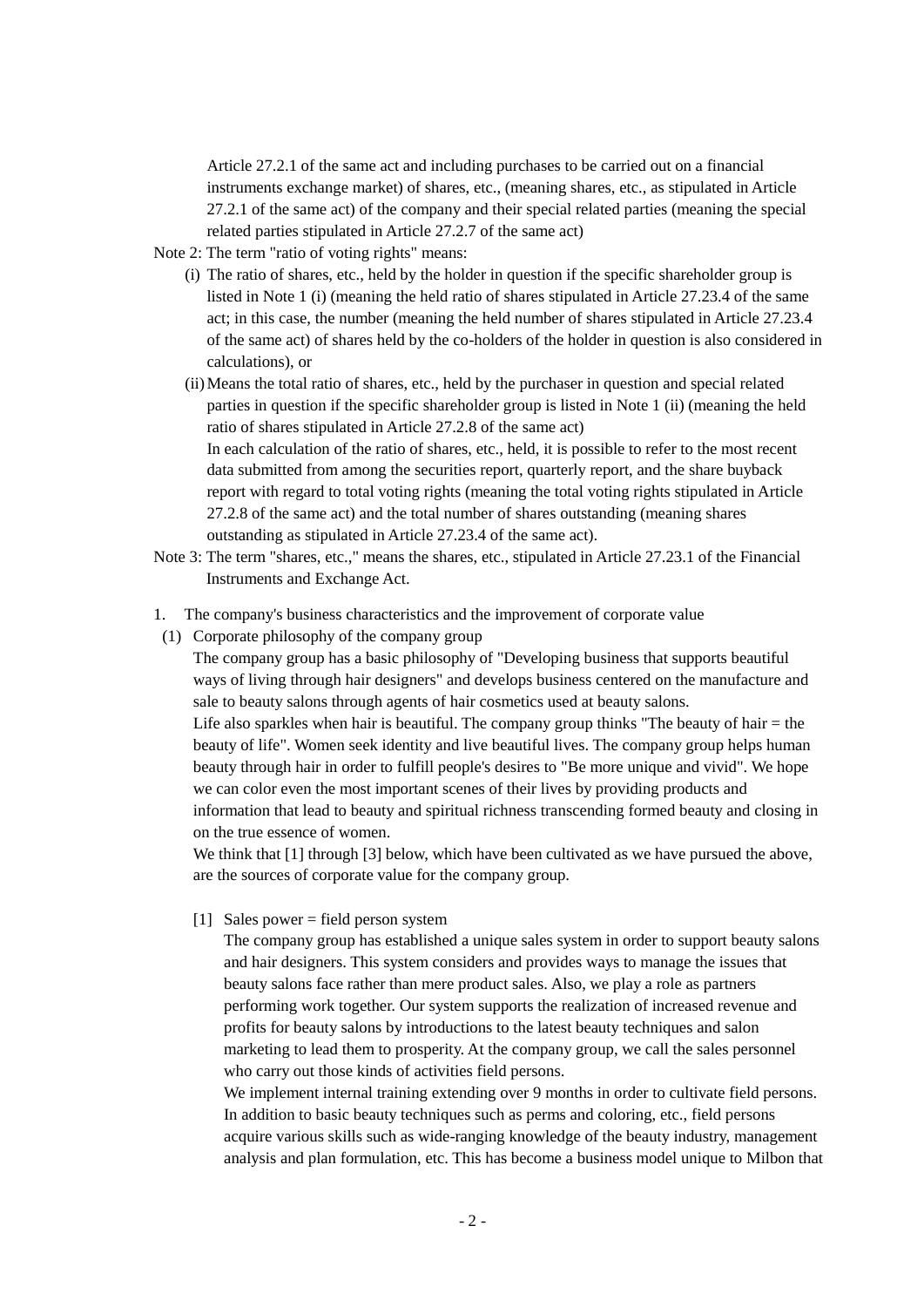cannot be copied by other competing companies.

- [2] Product development power = TAC product development system The system that we use to search for hair designers with the best techniques and know-how and to advance product development projects in cooperation with such people is Milbon's unique "TAC (Target Authority Customer) product development system". New beauty techniques and know-how exist at beauty salons and with designers who have become popular with customers in a theme-dependent way, such as beauty salons that have far and away more hair color customers than other salons or beauty salons that have far and away more hair care customers than other salons, etc. Our system standardizes such techniques and know-how so they can be used at general beauty salons as well and creates products geared towards them.
- [3] Field activity system

Growing beauty salons exist in every kind of market environment. The company group rolls out marketing that can grow even when the market environment is deteriorating by concentrating activities on beauty salons that are growing. The selection of beauty salons to which field persons provide services is particularly important, and we select beauty salons with a strong desire for growth rather than just on current purchasing results.

(2) Efforts to increase corporate value and the common interests of shareholders

The company group has formulated a "Medium Term 5-Year Business Vision (2010 - 2014) as a medium-term management vision. The main details of that vision are as follows. The company group raises as its global vision "Milbon aims to create a global field and to become a Japanese (Japan's first) world No.1 professional global manufacturer in order to realize the dreams of hair designers through the cultivation and education of human resources" and is promoting globalization by working on the 3 themes of "Organizational arrangement", "Human resource cultivation" and "Market development".

To start with, we will cope with globalization in regard to organizational arrangements by restructuring our sales organization and head office functions and building a system that aggregates global information and shares it company-wide. Furthermore, with regard to the cultivation of human resources, we will construct systems to hire and cultivate human resources that can succeed in the global field and work on the nurturing of executives with management sense and specialists. As for market development, we will establish production bases in Asian markets and advance further into new areas, and link up with organic brands in Europe to work on expansion into the global market.

Through these kinds of activities, the company group would like to recompile the beauty techniques and products born from Japan's refined and sensitive spirit of entertaining service, and the educational support activities that value designers in accordance with the characteristics of each region of the world, to contribute to each region's beauty culture.

(3) Corporate governance

The company group implements corporate governance emphasizing the transparency and fairness of management. Moreover, the company group thinks that making efforts towards positive information disclosure will lead to increased trust in the company and the improvement of corporate value.

The company has adopted an auditor system and currently has 7 directors and 3 auditors (including 2 outside auditors). The company has appointed no outside directors, but has prepared a system to incorporate the opinions of outside experts as appropriate based on advisor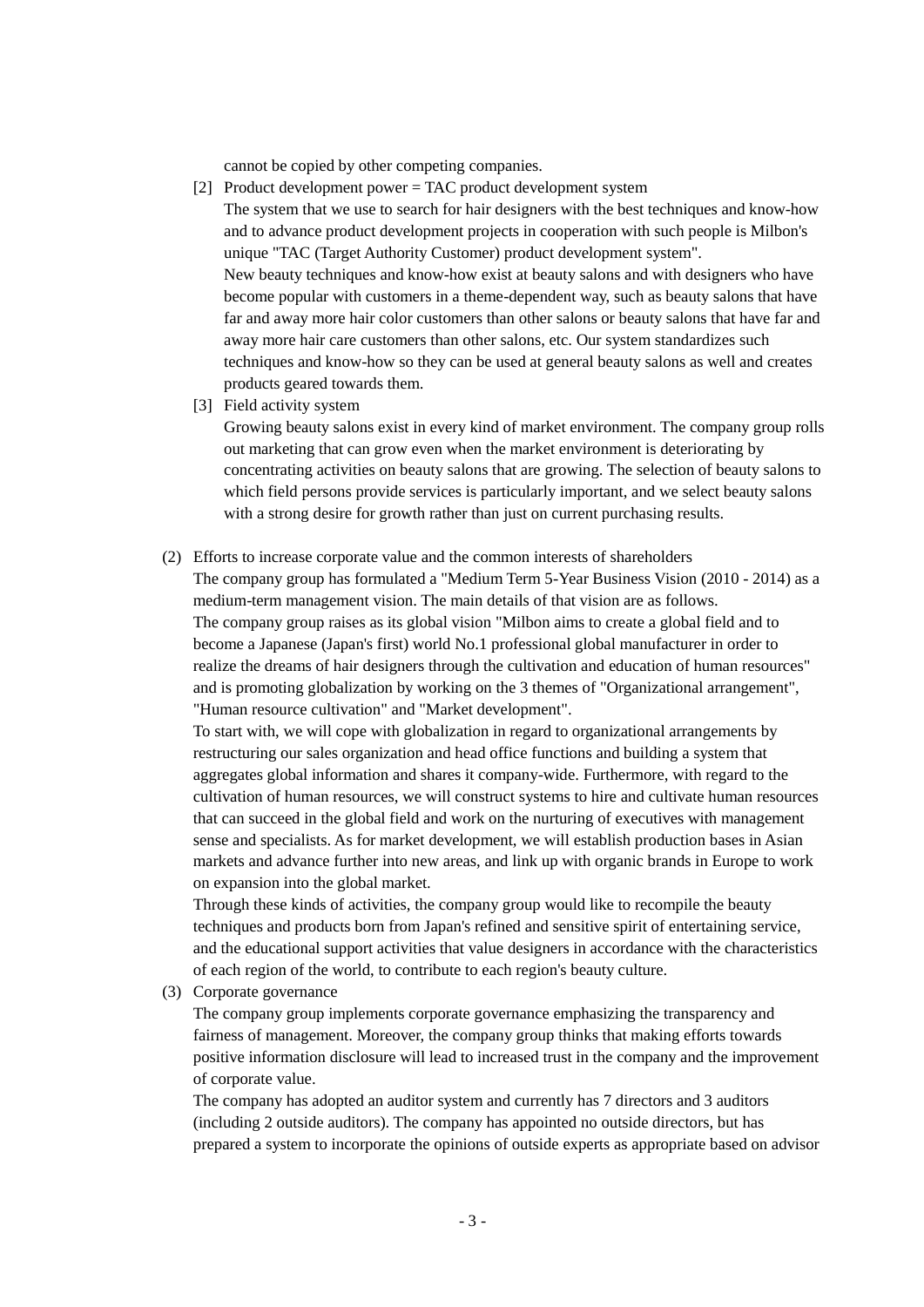contracts concluded with outside experts.

2. Aims and details of this policy for handling large-scale share purchasing activity The company's Board of Directors does not hold a negative opinion towards all large-scale share purchasing activity. However, there also appear to exist examples of large-scale share purchasing activity that do not necessarily seem to ensure or increase the corporate value of the company whose shares are to be purchased or the joint profits of shareholders, such as cases that will clearly be detrimental to corporate value and the common interests of shareholders seen from the perspective of the purpose of the share purchase, etc., and cases where shareholders are coerced into responding to large-scale share purchasing activity and may be disadvantaged, etc. The company thinks that it needs to establish some kind of countermeasure in advance in regard to that kind of large-scale share purchasing activity so that these kinds of situations do not occur. But, the company thinks that the final judgment on whether or not large-scale share purchasing activity other than that of the kinds described above should be accepted should be consigned to the company's shareholders rather than the Board of Directors.

However, deep understanding of the company's unique management know-how based on the field person system, the TAC product development system and the field activity system that are the source of Milbon's corporate value, and the relationships of trust that have been built with stakeholders such as the employees of the company, cooperating companies such as suppliers, etc., the agents who are the company's direct transaction partners, and the beauty salons beyond them, etc., is essential for the management of the company.

Without sufficient knowledge and understanding of these things, shareholders would be unable to judge the shareholder value realizable in the future appropriately. The company makes efforts so that shareholders and investors understand the appropriate value of the company's shares under normal circumstances, but thinks that when large-scale share purchasing activity takes place suddenly, the provision of appropriate and sufficient information by both the large-scale share purchaser and the company's Board of Directors is essential for shareholders to judge appropriately in a short period of time whether or not the acquisition price presented by the large-scale share purchaser for the company's shares is appropriate.

Further, the company thinks that from the perspective of sufficient information provision for the company's shareholders to make this kind of judgment, in addition to the information provided by the large-scale share purchaser, opinions based on the evaluation and investigation by the company's Board of Directors of that information, and, depending on the case, the proposal of alternative plans by the company's Board of Directors would be important materials for judgment for the company's shareholders. From this kind of perspective, the company's Board of Directors shall request the provision of information on large-scale share purchasing activity by the large-scale share purchaser, investigate and evaluate such information promptly after it has been provided, respect as much as possible the advice of the special committee described below, and summarize and make available to the public its opinions as the company's Board of Directors so that the company's shareholders are able to make an appropriate judgment. Also, if the company's Board of Directors judges it to be appropriate, the Board of Directors shall conduct negotiations with regard to the improvement of the large-scale share purchaser's proposal and present alternatives to the company's shareholders as the company's Board of Directors.

The company's Board of Directors stands by the way of thinking described above and thinks that large-scale share purchasing activity promoted in accordance with certain rational rules that translate that way of thinking into reality is in accordance with the interests of the company and its shareholders. The company's Board of Directors shall establish rules on large-scale purchasing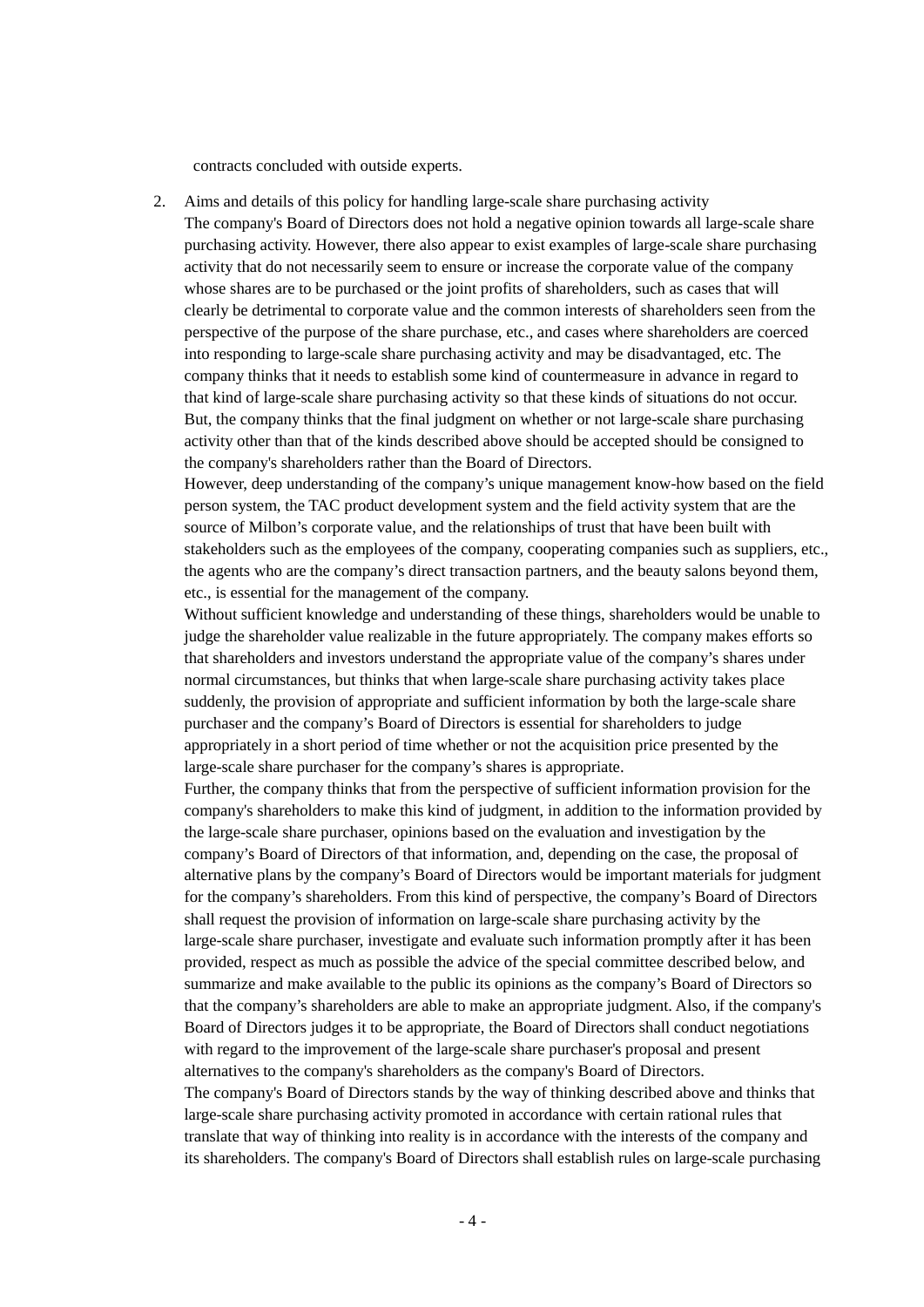activities related to the company's shares (hereinafter referred to as the "large-scale share purchasing rules") as described below and demand that large-scale share purchasers respect said rules. Also, if a large-scale share purchaser does not respect the large-scale share purchasing rules, the company's Board of Directors may take certain countermeasures. This is because, in light of the basic way of thinking described above, the act of not observing the large-scale share purchasing rules on the part of the large-scale share purchaser itself can be considered to obstruct appropriate judgment by the company's shareholders and negatively affect the common interests of shareholders. Furthermore, even if the large-scale share purchasing rules are observed, if it is judged that the large-scale share purchasing activity in question will significantly damage the common interests of the company's shareholders, such as inflicting a loss on the company from which it is difficult to recover, the company may take certain countermeasures. Moreover, at this point in time, the company has not received notice to the effect that they will carry out a large-scale share purchase or takeover proposals from any specific third party. Furthermore, the large shareholders in the company as of December 20, 2011 are as listed on Attachment 1.

3. Details of the large-scale share purchasing rules

The large-scale share purchasing rules that the company's Board of Directors will establish shall state that [1] necessary and sufficient information (hereinafter referred to as the "necessary information") will be provided by a large-scale share purchaser to the company's Board of Directors in advance for the judgment of the company's shareholders and the formation of the opinion of the company's Board of Directors, and [2] large-scale share purchasing activity will start after the passage of a certain period for evaluation of the large-scale share purchasing activity in question by the company's Board of Directors.

Specifically, the company's Board of Directors shall first of all disclose the fact promptly if there has been a proposal on large-scale share purchasing activity. Moreover, the large-scale share purchaser shall provide the necessary information to the company's Board of Directors. Because the specific details of the necessary information may differ depending on the details of the large-scale share purchasing activity, if a large-scale share purchaser intends to carry out large-scale share purchasing activity, said large-scale share purchaser shall first of all submit to the company's Board of Directors a statement of intent to the effect that said large-scale share purchaser will abide by the large-scale share purchasing rules, also stating the large-scale share purchaser's name, address, governing law of establishment, the representative's name, contact details in Japan and an overview of the large-scale share purchasing activity, and the company's Board of Directors shall within 10 business days after receipt of said statement of intent deliver to the large-scale purchaser a list of the necessary information that the large-scale share purchaser should initially provide. Some of those items of information are as follows.

- [1] An overview of the large-scale share purchaser and its group (including a business description of the large-scale share purchaser and information on its experience in the same industry as the company's business, etc.)
- [2] The purpose and details of the large-scale share purchasing activity (including the types and value of compensation, related transaction systems, purchasing methods and the legality of related transactions, etc.)
- [3] The grounds for calculation of the value of compensation of the large-scale share purchasing activity (including the facts upon which calculations are based, calculation methods, numerical information used in calculations and the details of the synergies expected to occur due to the series of transactions related to the large-scale share purchasing activity)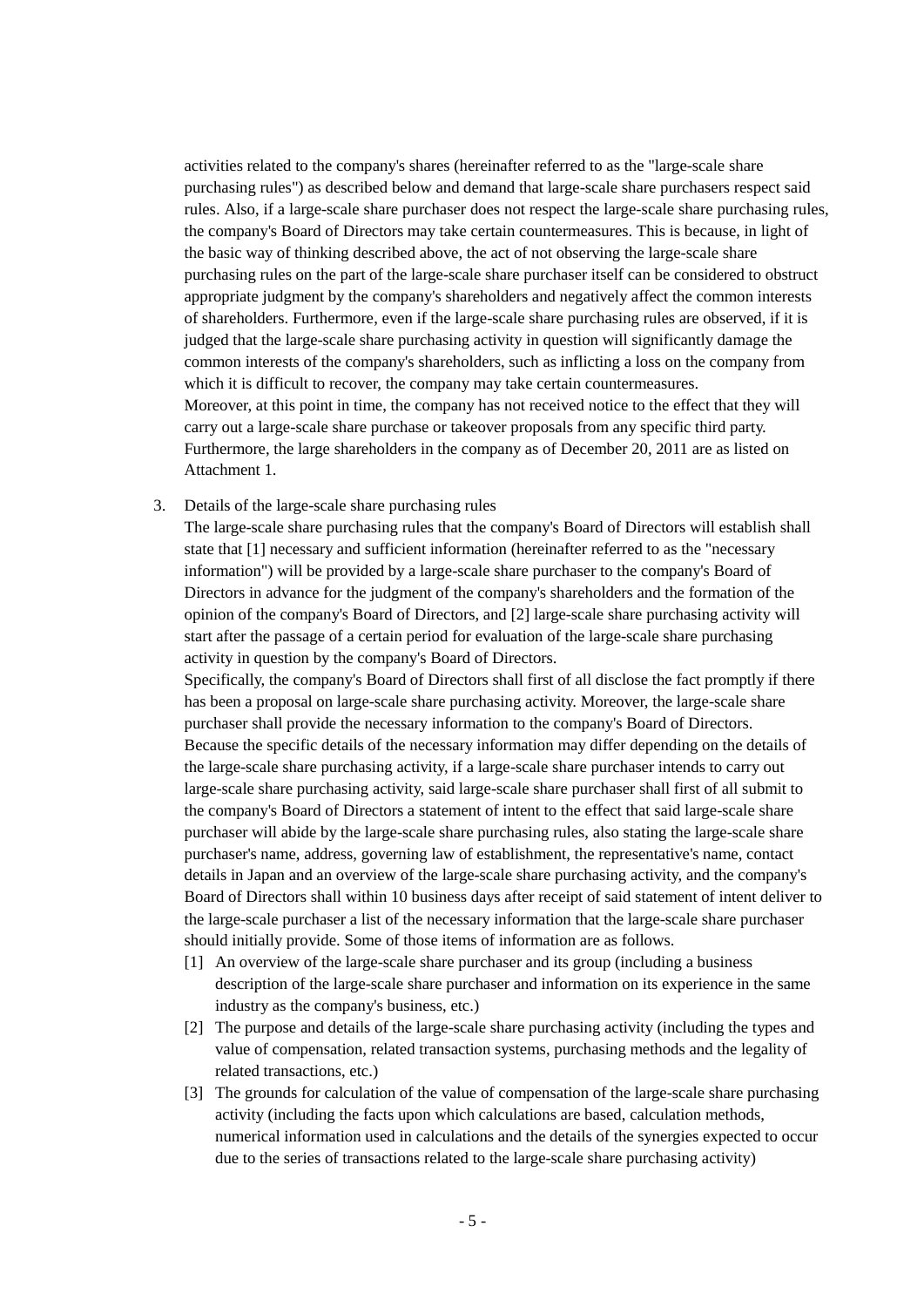- [4] Support for the funding of the large-scale share purchasing activity
- [5] Assumed managerial candidates (including information on experience in the same industry as the company's business, etc.), management policies, business plans, financial plans, capital policies, dividend policies, asset use measures, etc., following participation in the management of the company (hereinafter referred to as "post-purchase management policies, etc.)
- [6] Policy on treatment of the company's employees, business partners, customers, and other stakeholders related to the company after large-scale share purchasing activity has been carried out.

Further, if as a result of a detailed audit of the information provided initially, it is recognized rationally that said information alone is insufficient, the company's Board of Directors shall receive advice from the special committee and demand the provision of information additionally from the large-scale share purchaser until all of the necessary information has been arranged. However, the company's Board of Directors shall give the utmost respect to the advice of the special committee with regard to demands for the provision of additional information and shall not demand the provision of additional information without limit.

The company's Board of Directors shall disclose publicly all or part of the necessary information submitted at the time it judges to be appropriate if such disclosure is recognized to be necessary for the judgment of the company's shareholders. Furthermore, if the large-scale share purchaser has completed the submission of the necessary information to the company's Board of Directors, the company's Board of Directors shall make a public disclosure to that effect right away. Next, the company's Board of Directors thinks that it should be given a period of 60 days (cases of the purchase of all of the company's shares by a takeover bid providing compensation only in cash (yen)) or 90 days (other cases of large-scale share purchasing activities) after the large-scale share purchaser has completed submission of the necessary information to the company's Board of Directors as a period for evaluation, investigation, negotiation, opinion formation and the formulation of alternative proposals by the company's Board of Directors (hereinafter referred to as the "evaluation period"). However, if the special committee advises an extension of the deadline for the advice of the special committee described below and the company's Board of Directors extends the deadline of the special committee by a maximum of 10 days, the evaluation period shall be extended by a maximum of 10 days in accordance with the number of days said period for advice is extended by. Furthermore, if the evaluation period is extended, the company shall announce publicly the number of days extended and the reasons for the extension. During the evaluation period, the company's Board of Directors shall fully evaluate and investigate the necessary information submitted while receiving advice from external experts, etc., and shall summarize and announce publicly its opinions as the company's Board of Directors. Furthermore, during the evaluation period, the company's Board of Directors shall also conduct negotiations with the large-scale share purchaser with regard to improvements to the conditions related to the large-scale share purchase, as well as announce publicly and present to shareholders alternative proposals as the company's Board of Directors as required. Consequently, the large-scale share purchasing activity shall only commence after the passage of the evaluation period (the extended evaluation period if the period for advice described above has been extended).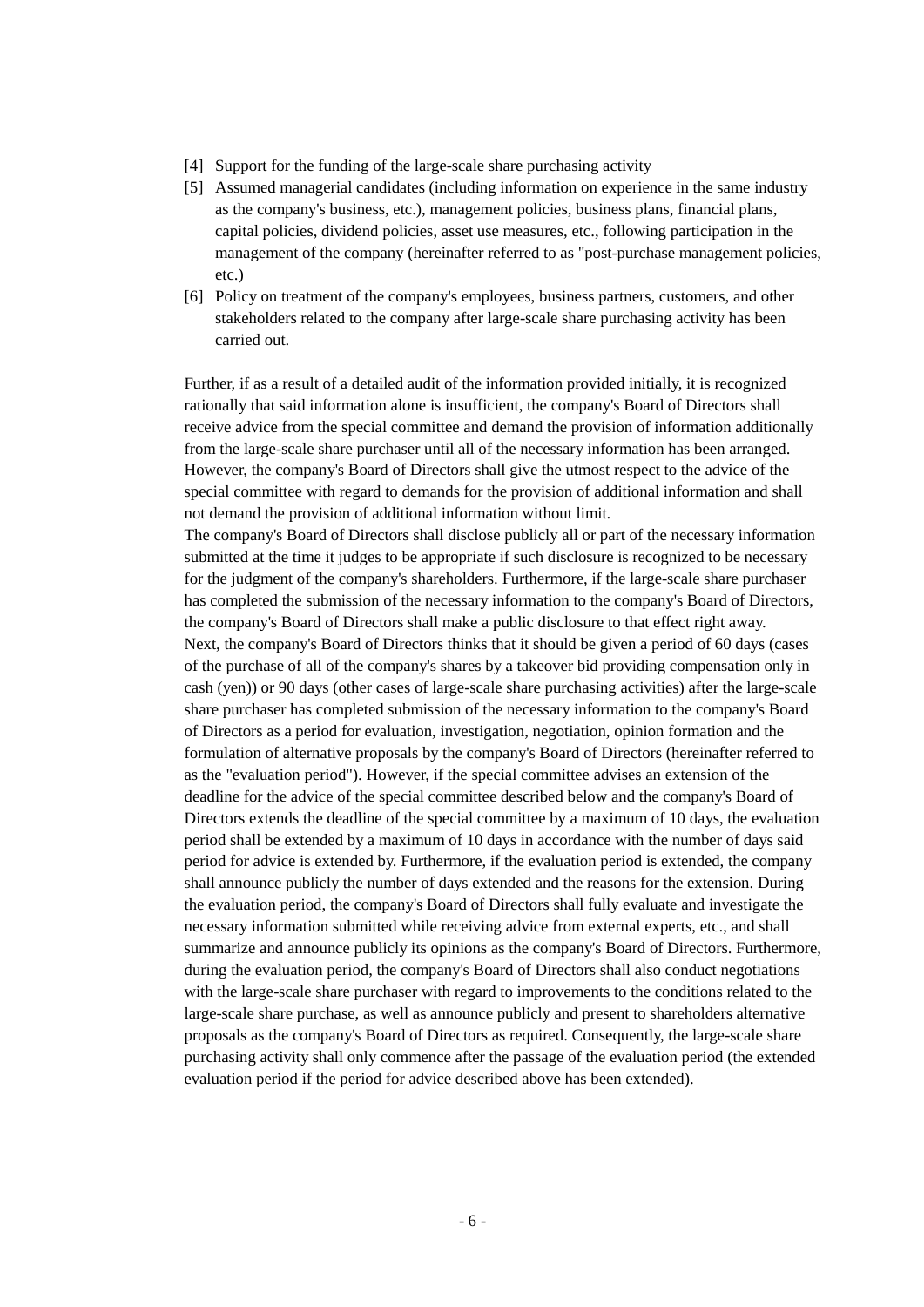- 4. Policy for handling cases where large-scale share purchasing activity has been carried out
- (1) Cases where the large-scale share purchaser has observed the large-scale share purchasing rules If the large-scale share purchaser has observed the large-scale share purchasing rules, the company's Board of Directors shall in principle not take countermeasures against the large-scale share purchasing activity (hereinafter referred to as the "countermeasures") even supposing that there was opposition to the large-scale share purchasing activity in question and although the possibility of expressing an opposing opinion, presenting an alternative proposal or otherwise persuading shareholders, etc., will not be ruled out. However, even if the large-scale share purchasing rules are being observed, if it is judged that the large-scale share purchasing activity in question will significantly damage the common interests of the company's shareholders, such as inflicting a loss on the company from which it is difficult to recover, the company's Board of Directors shall, as an exception, conduct a gratis allocation of share warrants as a countermeasure, the same as in the case where the large-scale share purchaser does not observe the large-scale share purchasing rules as described in (2) below with the aim of protecting the corporate value of the company and the common interests of the company's shareholders. The term "[cases where] the large-scale share purchasing activity in question will significantly damage the common interests of the company's shareholders" means those cases falling under one of the definitions given in [1] to [8] below. The company shall not take countermeasures if the large-scale share purchasing activity in question is not recognized to fall under one of the descriptions numbered from [1] to [8] below.
	- [1] Cases where it is judged that despite having no true intention to participate in the management of the company, the large-scale share purchaser is buying shares in the company simply for the purpose of raising the share price and forcing the company or a party interested in the company to buy shares at a high price (a so-called greenmailer)
	- [2] Cases where it is judged that the large-scale share purchaser is purchasing shares in the company for the purpose of taking control of the management of the company temporarily and transferring the intellectual property, know-how, confidential business information, major business partners or customers, etc., that are required in the management of the company's business to itself or a group company, etc.
	- [3] Cases where it is judged that the large-scale share purchaser is purchasing shares in the company planning to divert the assets of the company for use as collateral for or resources for the discharge of the debt of the large-scale share purchaser or a group company, etc., after taking control of the management of the company, and as a result causing damage to the company from which it is difficult to recover
	- [4] Cases where it is judged that the large-scale share purchaser is purchasing shares in the company for the purpose of taking control of the management of the company temporarily to force the company to dispose by sale, etc., of high value assets, etc., such as real estate or marketable securities, etc., that are not related to the business of the company in the immediate future and make it pay out a temporary high dividend with the income from that disposal, or aiming at an opportunity for a sudden increase in the share price based on a temporary high dividend to sell its shares in the company at a high price, and as a result causing damage to the company from which it is difficult to recover
	- [5] Cases where it is judged that the fact of the acquisition of the right to manage the company by the large-scale share purchaser in itself will disrupt ongoing business relations with customers, including important customers, who are the source of the corporate value of the company and cause significant damage to the company from which it is difficult to recover
	- [6] Apart from the cases described in [1] to [5] above, cases where it is judged that the large-scale share purchaser is not aiming sincerely at rational management and the acquisition of the right to manage the company by the large-scale share purchaser will cause significant damage to the company from which it is difficult to recover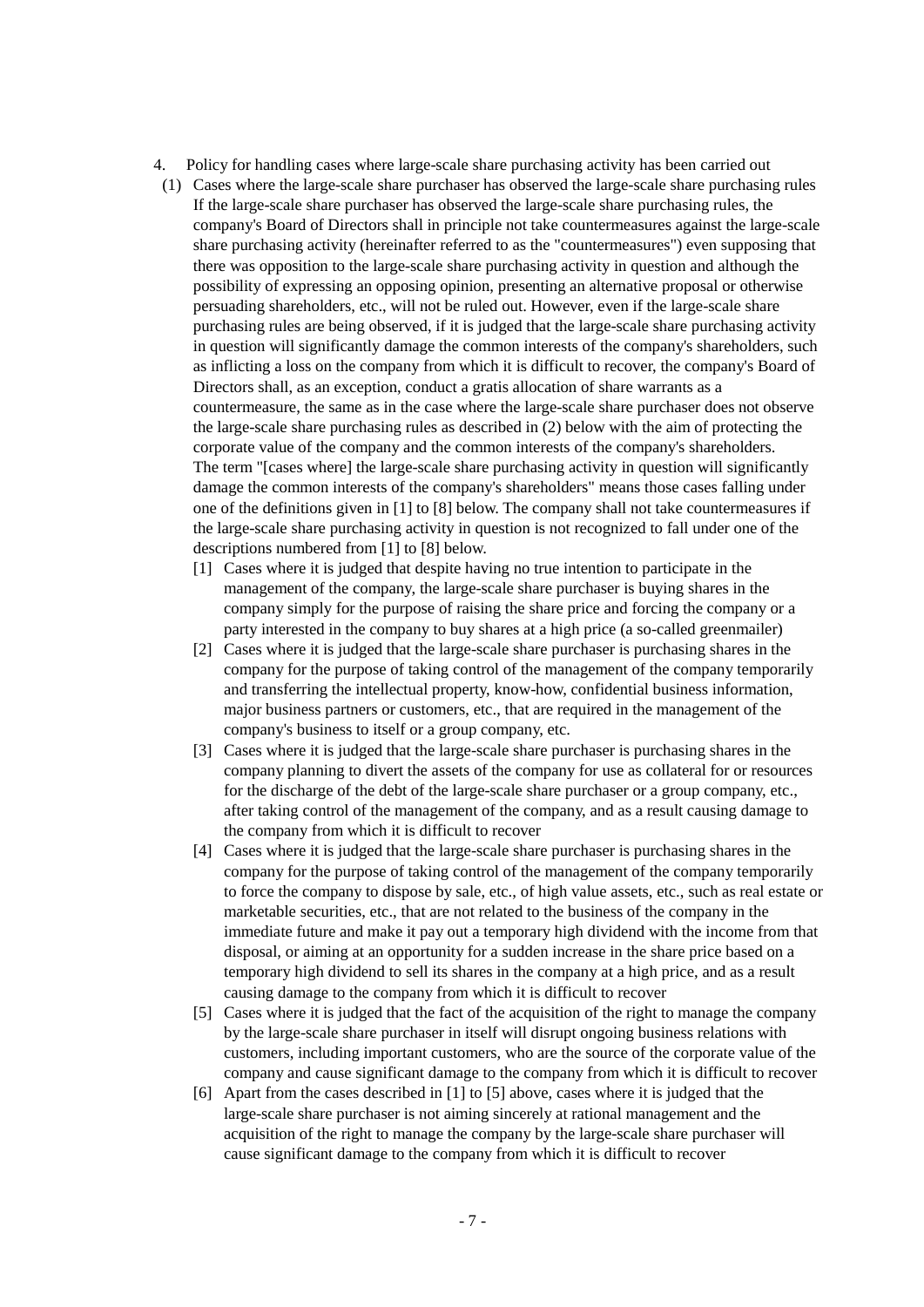- [7] Apart from the cases described in [1] to [6] above, cases where it is judged on objective and rational grounds that the large-scale share purchaser is not appropriate as the majority shareholder of the company from the perspective of public order and morality, such as cases where the management team or major shareholders of the large-scale share purchaser include parties related to anti-social forces such as the crime syndicates or members of crime syndicates, etc., stipulated in Article 2 of the Act on the Prevention, etc., of Unjust Acts by Crime Syndicates
- [8] Cases where it is judged that the method for purchase of the company's shares that the large-scale share purchaser proposes significantly restricts the shareholders' opportunity or freedom of judgment such as a coercive two-stage purchase (meaning when the large-scale share purchaser conducts a share purchase such as a takeover bid, etc., after setting second stage purchasing conditions more disadvantageous than the first stage purchasing conditions or not clarifying the second stage purchasing conditions and without inducing the purchase of all shares in the initial purchase), etc., and it is possible that the large-scale share purchaser is actually compelling the shareholders to sell their shares in the company (however, cases of partial takeover bids will naturally not fall under this category)
- (2) Cases where the large-scale share purchaser does not observe the large-scale share purchasing rules

If the large-scale share purchaser does not observe the large-scale share purchasing rules, irrespective of the specific method of purchase, the company's Board of Directors shall conduct a gratis allocation of share warrants and take countermeasures, with the aim of protecting the corporate value of the company and the common interests of the company's shareholders. The overview of the gratis allocation of share warrants that the company's Board of Directors takes as a countermeasure is as follows. Further, in principle, the company shall not acquire share warrants that have been allocated to a large-scale share purchaser at a price different to that for other shareholders.

- [1] Shareholders subject to gratis allocation and allocation conditions
	- The company's Board of Directors shall allot share warrants without requiring payment at a ratio of 1 share warrant per share held (however, this excludes the common shares in the company held by the company) to the shareholders registered on the final shareholder registry on the separately established date of allocation by the company's Board of **Directors**
- [2] Type and number of shares subject to the share warrants The type of shares subject to the share warrants is common shares and the number of shares subject to 1 share warrant is 1 share. However, if the company carries out a share split or share merger, the company shall make the necessary adjustments.
- [3] Total number of share warrants to be allocated The total number of share warrants allocated at one time shall be determined by the company's Board of Directors, with the maximum set at the total number of shares in the company outstanding on the date of allocation.
- [4] Amount that should be paid when exercising each share warrant The value shall be the value determined by the company's Board of Directors and shall be at least 1 yen per share warrant.
- [5] Restrictions on the transfer of share warrants The transfer of a share warrant shall require the approval of the company's Board of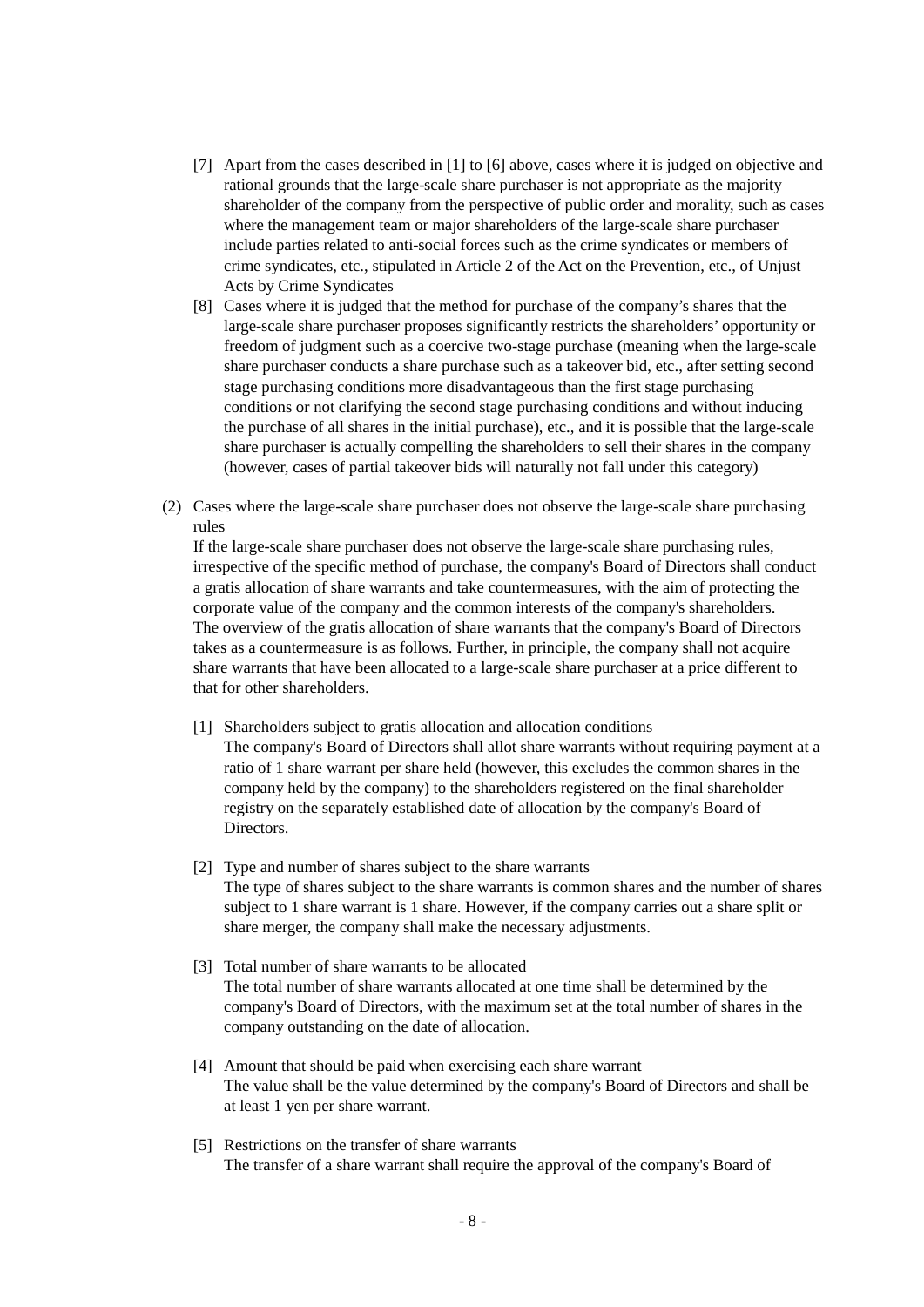**Directors** 

[6] Period for the exercise of share warrants

The period for the exercise of share warrants shall be the period determined by the company's Board of Directors in the resolution on the gratis allocation of share warrants within the range from 1 to 2 months, taking the date of entry into force of the share warrant as the first day of the period (however, if the company's Board of Directors determines a date in place of this date separately in the resolution on the gratis allocation of share warrants, the determined date shall be the first day of the period). However, if the final date of the period for the exercise of share warrants is not a day of business at the place where payment is handled, the next business day shall be the final day of the period.

[7] Conditions for the exercise of share warrants

Not being a person belonging to a party that is a specific shareholder group (Note 1) and holds in excess of 20% of voting rights (Note 2) (however, this excludes parties that the company's Board of Directors agrees with in advance), etc., shall be a condition for the exercise of share warrants and the details shall be established at separately a meeting of the company's Board of Directors.

[8] Share warrant acquisition provisions

The company may acquire those share warrants excluding the share warrants of those parties that are unable to exercise share warrants due to the provisions of [7] above on the date established separately by the company's Board of Directors. In this case, the company shall grant 1 common share in the company in exchange for the acquisition of 1 share warrant.

Furthermore, the company may acquire free of compensation share warrants, including the share warrants of the parties that are unable to exercise due to the provisions of [7] above on the date established separately by the company's Board of Directors if the company's Board of Directors recognizes that it is appropriate for the company to acquire the share warrants during the period from the date of entry into force of the share warrants to the date prior to the date of commencement of the exercise of rights or the date of acquisition above, whichever is earlier.

- (3) In the case where the company takes countermeasures due to (1) or (2) above, action shall be determined based on a resolution of the company's Board of Directors. However, the company's Board of Directors shall respect to the utmost the advice of the special committee as described in 5. below.
- (4) If the company's Board of Directors has determined whether or not to take countermeasures due to (1) or (2) above, the company's Board of Directors shall promptly disclose information on the details of the determination in question and the reasons for that judgment, an overview of the advice given by the special committee and the reasons for that judgment and any other matters that the company's Board of Directors has judged to be appropriate.
- 5. Establishment of a special committee (procedures to guarantee the fairness of countermeasures)
- (1) Establishment of a special committee The company shall establish a special committee as an organization independent from the company's Board of Directors and the company's Board of Directors shall respect to the utmost the advice and counsel of the special committee in order to operate the large-scale share purchasing rules fairly and guarantee the rationality and fairness of the judgments of the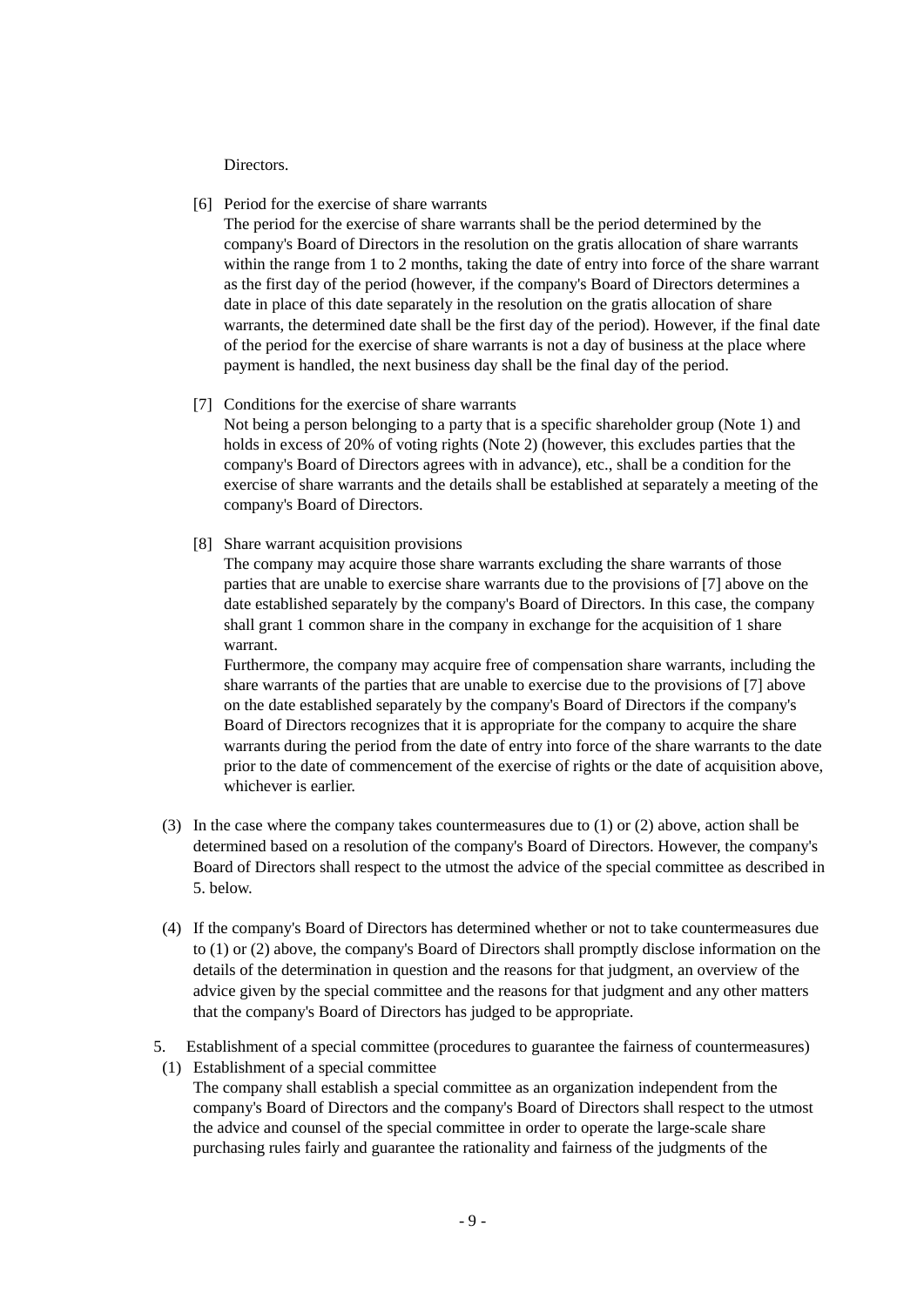company's Board of Directors. The members of the special committee shall number at least 3 people and no more than 5 people and shall be appointed from among the outside directors, outside auditors, lawyers, tax accountants, certified public accountants, academic experts, people knowledgeable in investment banking work, or people from outside the company with experience as directors or operating officers at other companies. The initial members of the special committee following the recent amendment numbers 3 people and their names and career summaries are as stated in Attachment 2 "Career summaries of members of the special committee".

(2) Roles of the special committee

The roles of the special committee are as follows.

- [1] The company's Board of Directors requests the advice of the special committee in judging whether the necessary information provided by the large-scale share purchaser is sufficient or insufficient.
- [2] The company's Board of Directors consults with the special committee in regard to the rights and wrongs of initiating countermeasures in advance of their initiation and the special committee gives the company's Board of Directors advice on the rights and wrongs of initiating countermeasures by a minimum of 10 days prior to the deadline for the end of the Board of Directors' evaluation period at the latest based on that consultation. The special committee advises the Board of Directors with regard to whether or not the large-scale share purchasing activity in question falls under any of the cases described in [1] to [8] in 4. (1) above, and whether or not the taking of countermeasures against that large-scale share purchasing activity is appropriate. However, if the special committee does not provide advice with regard to the rights and wrongs of the initiation of countermeasures by the deadline for advice above, and the special committee has advised the extension of the deadline for advice above, the company's Board of Directors shall extend the deadline for advice by a maximum of 10 days.
- 6. Impact on shareholders and investors, etc.
- (1) Impact on shareholders and investors, etc., at the time of amendment of this policy for handling large-scale share purchasing activity The gratis allocation of share warrants was not carried out at the time of amendment of this policy for handling large-scale share purchasing activity, the same as at the time of introduction of this policy on March 18, 2008. Consequently, there will be no direct specific impact on the rights or economic income of shareholders and investors.
- (2) Impact on shareholders and investors, etc., at the time of initiation of countermeasures In cases where a large-scale share purchaser has not observed the large-scale share purchasing rules, and even in cases where a large-scale share purchaser has observed the large-scale share purchasing rules, if it is judged that the large-scale share purchasing activity in question will significantly damage the common interests of the company's shareholders, such as inflicting a loss on the company from which it is difficult to recover, the company's Board of Directors may take the above countermeasures with the aim of protecting the corporate value of the company and the common interests of the company's shareholders, but it is not anticipated that the company's shareholders (excluding the large-scale share purchaser who has violated the large-scale share purchasing rules, etc.) will incur particular losses in terms of their legal rights or economically. If the company's Board of Directors decide to take specific countermeasures, the company's Board of Directors shall carry out timely and appropriate disclosure in accordance with the law and the regulations of financial instrument exchanges. Further, if share warrants are to be allocated as a countermeasure and registration in the shareholder registry is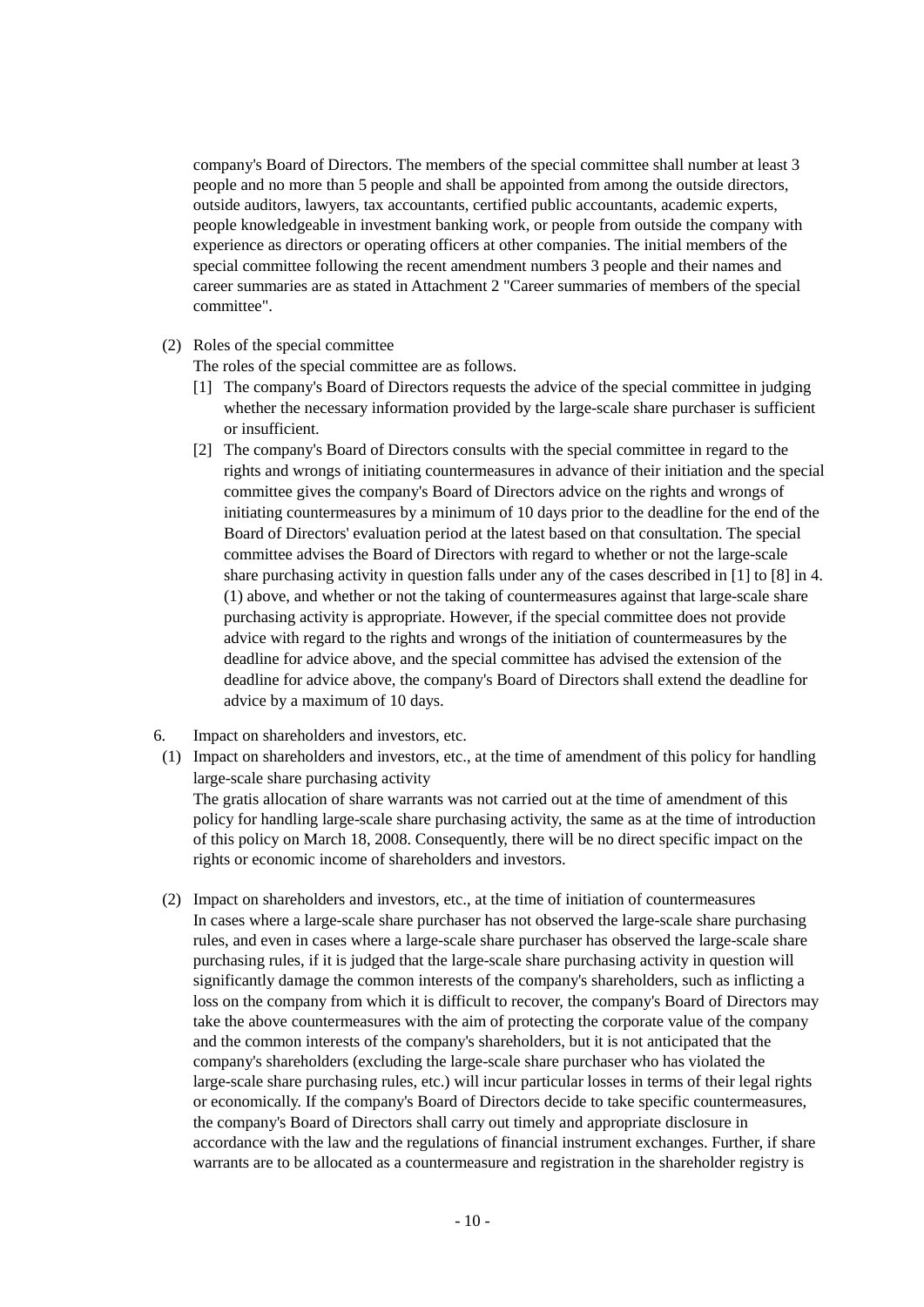incomplete, shareholders with transferable shares will need to complete the procedures required so that the common shares of the company are registered in their account at their securities company and shareholders with forgotten shares in special accounts will need to complete the procedures for the redemption of forgotten shares so that both of these types of shareholders are registered as shareholders in the final shareholder registry of the company on the date of confirmation of shareholders subject to the allocation of share warrants (hereinafter referred to as the "allocation reference date") that the company's Board of Directors separately determines and publicizes by the date of allocation of the share warrants that the company's Board of Directors separately determines and publicizes in order to acquire the share warrants. Furthermore, shareholders will need to complete the payment of the exercise price within the designated period in order to acquire the shares of the company to be granted due to the exercise of the share warrants upon exercise of the share warrants. The details of the related procedures shall be announced separately based on law, etc., when it has actually been decided to issue share warrants.

Further, even after the date of allocation of share warrants, the company may discontinue the free gratis allocation of share warrants or acquire the share warrants without compensation and without granting shares in the company to the holders of the share warrants in question up to the day prior to date of commencement of the period for exercise of the share warrants in question due to circumstances such as the large-scale share purchaser withdrawing from the purchase, etc. In that case, it is possible that shareholders and investors who traded shares in the company on the assumption that a dilution in the price per share would occur may receive an impact commensurate to the fluctuation in the share price. Shareholders and investors are asked to please be careful with regard to the movements of large-scale share purchasers.

## 7. Period of validity of the rules

This recently revised policy for the handling of large-scale share purchasing activity shall be presented to shareholders at the Ordinary General Meeting of Shareholders scheduled to be held on March 16, 2012, shall come into effect when the approval of shareholders is obtained and shall not come into effect if the approval of shareholders is not obtained. If this policy is approved, it shall continue to remain in force until the conclusion of the Ordinary General Meeting of Shareholders scheduled to be held in March 2014 and the subsequent continuation of this policy (including continuation after partial revision) shall require the approval of the Ordinary General Meeting of Shareholders every 2 years. Furthermore, even during its period of validity, this policy shall be revoked immediately [1] if a resolution to the effect that the company revokes this policy has been passed at an Ordinary General Meeting of Shareholders of the company, or [2] if a resolution to the effect that the company revokes this policy has been passed at a meeting of the company's Board of Directors.

Furthermore, even if this policy is to be continued, the company's Board of Directors would like to present the situation to shareholders if the company is to carry out an intrinsic review of this policy from the perspective of maintaining and increasing the corporate value of the company and the common interests of the company's shareholders based on the amendment of related laws, trends in future judicial rulings, or the handling of financial instrument exchanges and other public institutions.

Further, the company's Board of Directors may amend or change this policy after obtaining the approval of the special committee within the range which correction of text is appropriate for reasons such as typographical errors and omissions, etc., if there are changes in the Companies Act, the Financial Instruments and Exchange Act, other laws or the regulations of financial instrument exchanges, changes in the interpretation or management of these laws, etc., or changes in the tax system or courts, etc., within the range not falling under the category of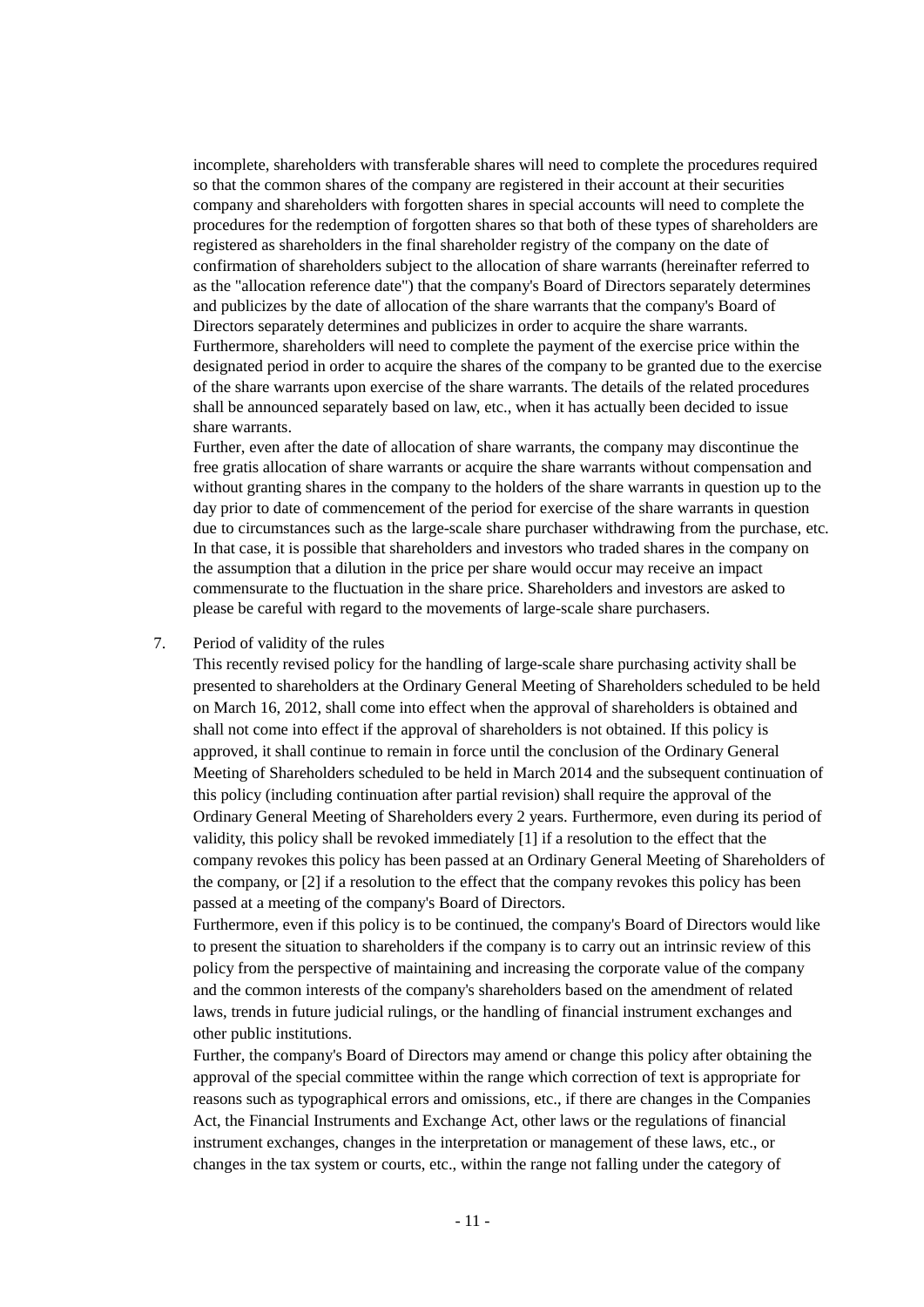intrinsic changes to this policy.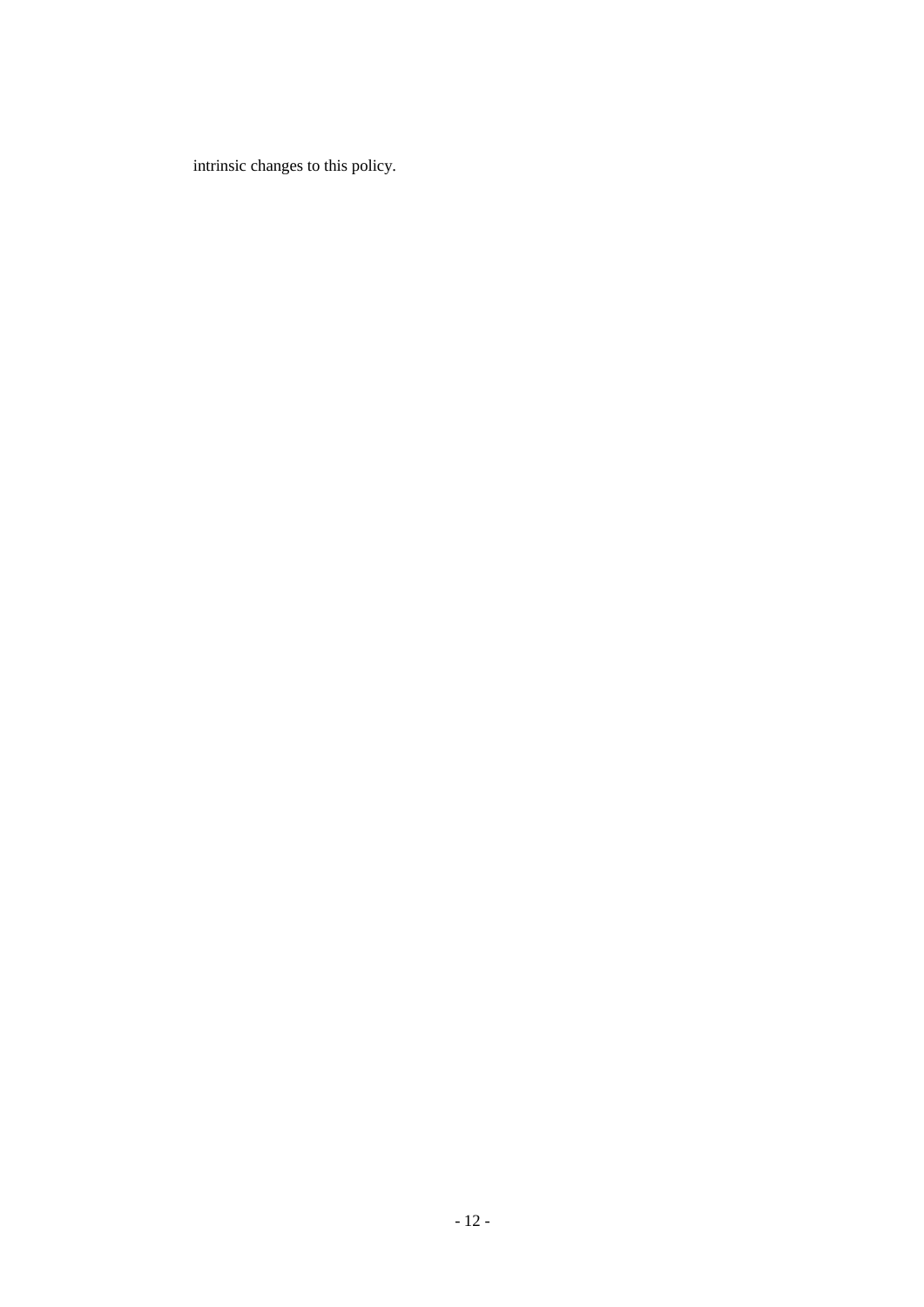- 8. Rationality of this policy for handling large-scale share purchasing activity
- (1) This policy satisfies the requirements of guidelines related to anti-takeover measures This policy for the handling of large-scale share purchasing activity satisfies the three principles stipulated in the "Guidelines for anti-takeover measures to ensure or enhance corporate value and the common interests of shareholders" (the principle of ensuring or enhancing corporate value and the common interests of the company's shareholders, the principle of disclosure in advance/ shareholder will, and the principle of ensuring necessity/ suitability) published by the Ministry of Economy, Trade and Industry and the Ministry of Justice on May 27, 2005. Furthermore, this policy is also in line with the way of thinking displayed in "Takeover defense measures in light of recent environmental changes" published on June 30, 2008 by the Corporate Value Study Group.
- (2) This policy was introduced with the aim of ensuring and enhancing the common interests of shareholders

As described above, this policy was introduced with the aim of ensuring or enhancing the corporate value of the company and the common interests of shareholders by enabling the company to ensure the information and time required for shareholders to judge whether or not large-scale share purchasing activity involving shares in the company is appropriate and to conduct negotiations for the sake of shareholders when such activity has occurred.

- (3) This policy emphasizes the will of the shareholders
	- The company shall ask the will of shareholders and reflect the inclinations of shareholders with regard to the rights and wrongs of this recently revised policy for the handling of large-scale share purchasing activity at the Ordinary General Meeting of Shareholders of the company scheduled to be held on March 16, 2012. In addition, the period of validity of this policy has been set to last until the conclusion of the Ordinary General Meeting of Shareholders of the company in 2014, but until that time, this policy shall be revoked immediately if a resolution to the effect that the company revokes this policy has been passed at an Ordinary General Meeting of Shareholders of the company, or a meeting of the company's Board of Directors so the intentions of the shareholders shall be reflected.
- (4) This policy emphasizes the judgment of highly independent people outside the company In the introduction of this policy, the company shall abolish arbitrary initiation of countermeasures by the Board of Directors and establish a special committee as an institution that makes substantive judgments objectively when operating this policy for the sake of shareholders.

The special committee shall be made up of outside experts and outside auditors, etc., upon introduction of this policy.

The special committee shall advise whether the necessary information provided by the large-scale share purchaser is sufficient or insufficient.

If large-scale share purchasing activity is actually carried out against the company, the special committee shall judge whether or not the purchasing in question will significantly damage the corporate value of the company and the common interests of the company's shareholders, and the company's Board of Directors shall respect the advice of the special committee to the utmost in accordance with Attachment 3 "Special committee regulations". The company shall disclose an overview of the advice of the special committee and information on the reasons for its judgments, etc., to shareholders in timely fashion.

In this way, systems have been ensured for the management of this policy to be carried out within the range that contributes to the corporate value of the company and the common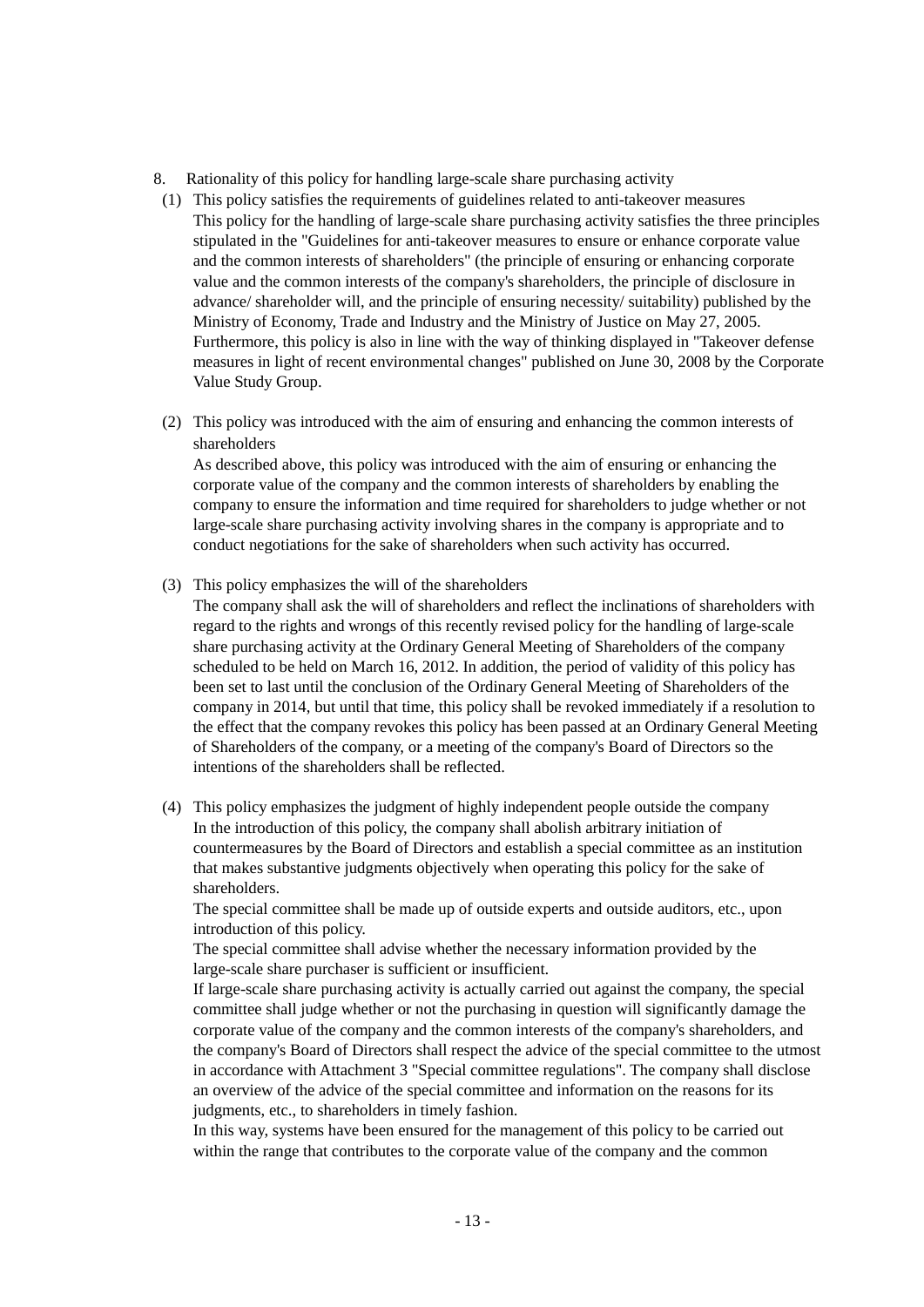interests of shareholders as a consequence of strict auditing by the highly independent special committee so that the company's Board of Directors does not make demands for the provision of additional information without limit or take countermeasures arbitrarily.

- (5) Rational and objective requirements have been set for this policy As described above, settings have been made in this policy so that countermeasures against large-scale share purchasing activity are not initiated if said countermeasures fulfill rational and detailed objective requirements, and systems have been ensured to prevent the arbitrary initiation of countermeasures by the company's Board of Directors.
- (6) The opinions of third party specialists shall be obtained If a large-scale share purchaser appears, the special committee may receive the advice of independent third parties (including specialists such as financial advisors, certified public accountants, lawyers and consultants, etc.) at the expense of the company. By doing so, this policy has established a system whereby the fairness and objectivity of the judgments made by the special committee are guaranteed strongly.
- (7) This policy is not a dead hand-type or slow hand-type anti-takeover measure As described above, because this policy may be revoked with a resolution of the Ordinary General Meeting of Shareholders of the company or a meeting of the company's Board of Directors it is not a so-called dead hand-type anti-takeover measure (an anti-takeover measure that does not allow the prevention of initiation even if a majority of the members of the Board of Directors are replaced).

Furthermore, because the company has not adopted a variegated term of office system with regard to the terms of office of Directors, this policy is not a slow hand-type anti-takeover measure either (an anti-takeover measure that requires time for the prevention of initiation because it is not possible to replace the members of the Board of Directors at one time).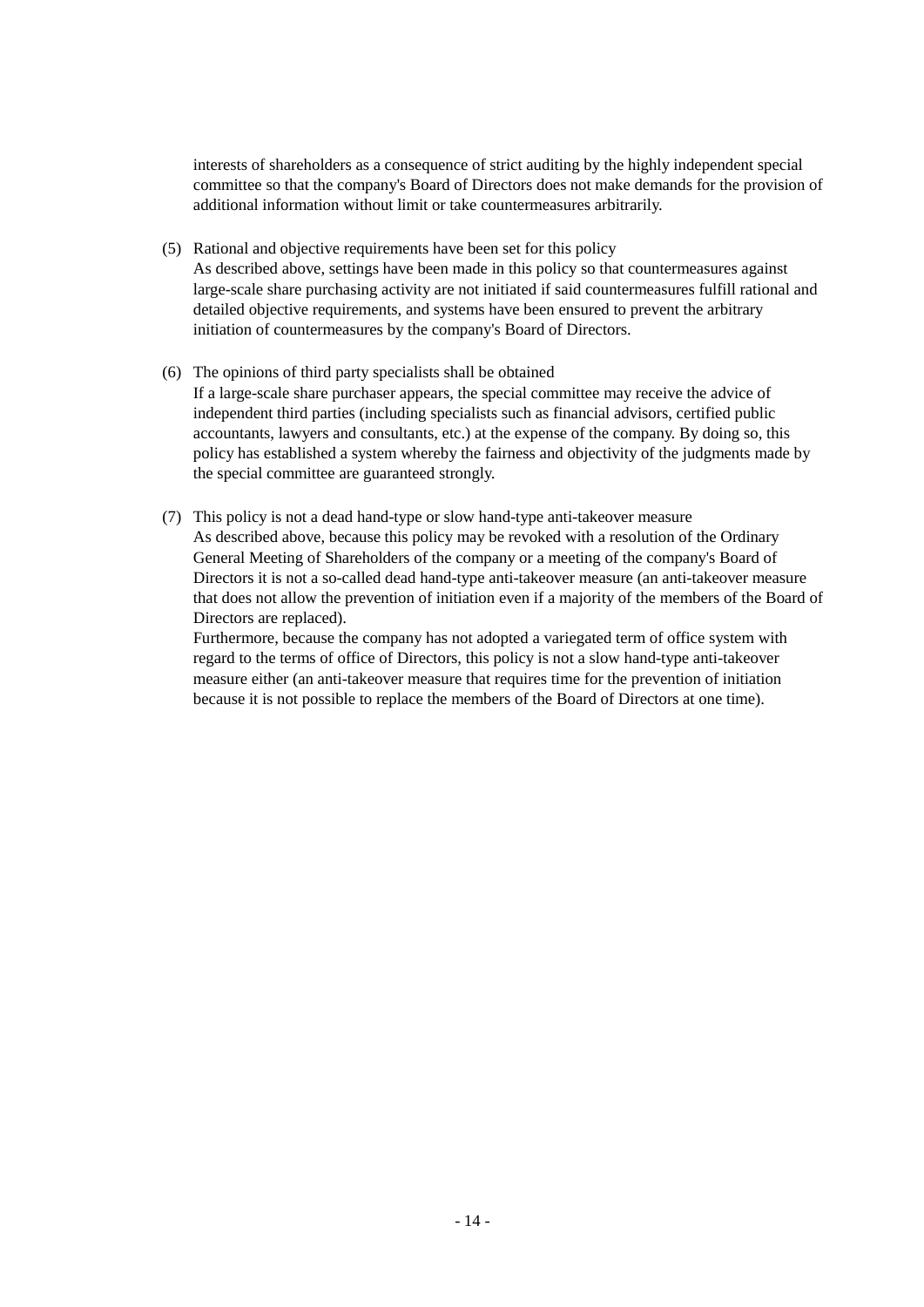| Attachment 1                                                |  |
|-------------------------------------------------------------|--|
| $\blacksquare$ Major shareholders (as of December 20, 2011) |  |

|                                                                     | Investment in the company |                          |
|---------------------------------------------------------------------|---------------------------|--------------------------|
| Name of shareholder                                                 | Number of<br>shares held  | Ratio of<br>shareholding |
| Ichiro Konoike                                                      | $2,160,708$ shares        | 15.68                    |
| STATE STREET BANK AND TRUST COMPANY                                 | 1,530,480                 | 11.11                    |
| The Sumitomo Trust & Banking Co., Ltd.                              | 556,000                   | 4.03                     |
| Sasaki Chemical Co., Ltd.                                           | 413,345                   | 3.00                     |
| Milbon Cooperative Company Stock Ownership Plan                     | 345,165                   | 2.50                     |
| Resona Bank Limited                                                 | 318,379                   | 2.31                     |
| RBC DEXIA INVESTOR SERVICES TRUST,<br><b>LONDON-CLIENTS ACCOUNT</b> | 285,120                   | 2.07                     |
| Milbon Employees Stock Ownership Plan                               | 281,125                   | 2.04                     |
| STATE STREET BANK AND TRUST COMPANY 505025                          | 276,400                   | 2.01                     |
| Kiyoyasu Nakanishi                                                  | 265,188                   | 1.92                     |

(Note 1) Ichiro Konoike, who was the Chairman of the Board of Directors, passed away on November 5, 2011, but he remains listed in the shareholder registry because the transfer of registration has not yet been completed.

(Note 2) Ratios of shareholdings have been calculated after excluding treasury stock (17,728 shares).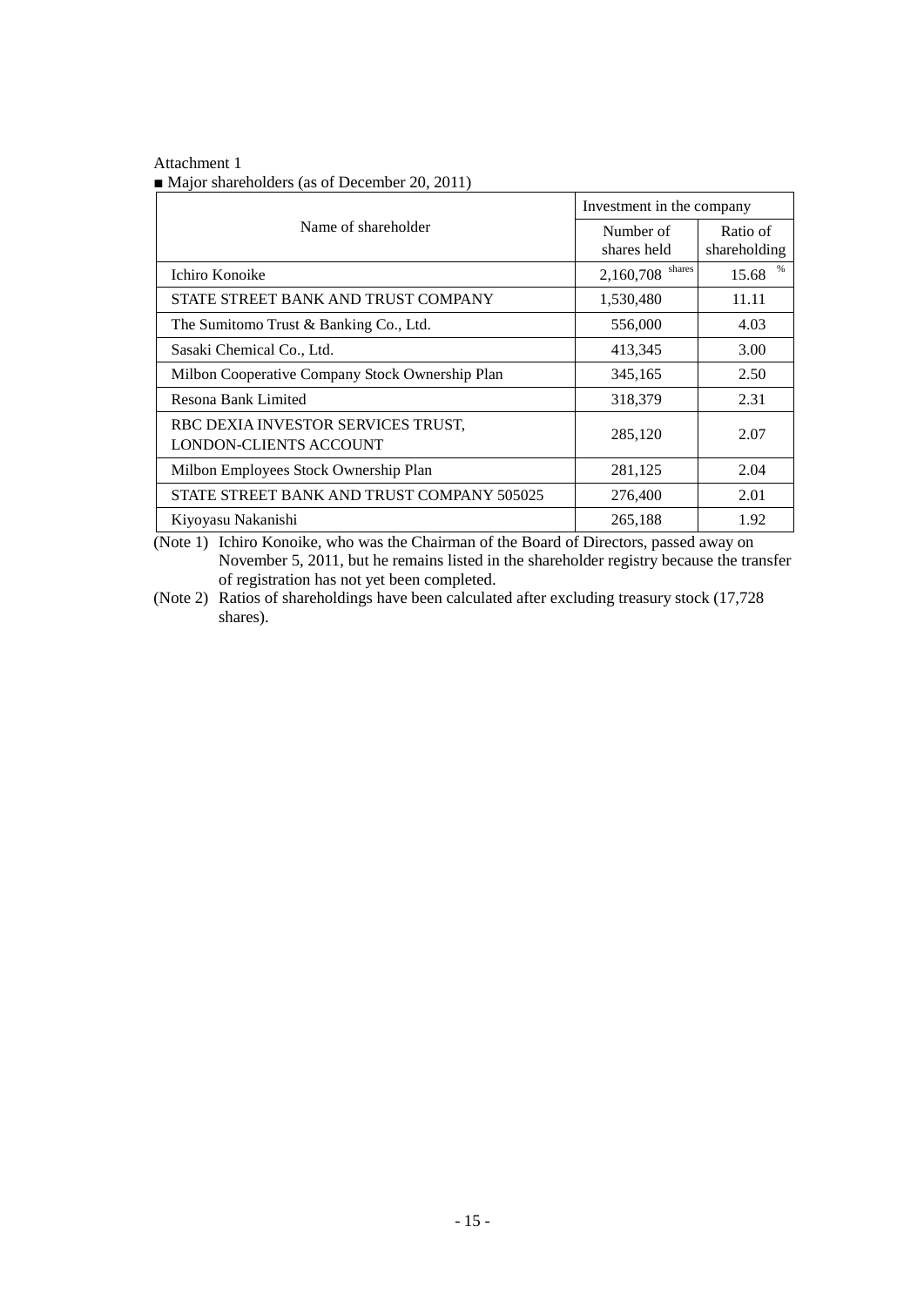■ Career summaries of members of the special committee

| Noboru Imura     |                                                                                                            |
|------------------|------------------------------------------------------------------------------------------------------------|
| February 1983    | Registered as a certified public accountant                                                                |
| June 2005        | Auditor, Tsutenkakukanko Co., Ltd.                                                                         |
| April 2006       | Member of the Civil Affairs Conciliation Committee, Osaka District<br>Court/ Osaka Summary Court (current) |
| June 2007        | Director, Katokichi Co., Ltd. (currently TableMark Co., Ltd.)                                              |
| March 2008       | Member, special committee, Milbon Co., Ltd. (current)                                                      |
| April 2008       | Professor, Institute of Business and Accounting, Professional                                              |
|                  | Graduate School, Kwansei Gakuin University (current)                                                       |
| <b>June 2008</b> | Consultant, Katokichi Co., Ltd. (currently TableMark Co., Ltd.)                                            |
| June 2009        | Director, Tsutenkakukanko Co., Ltd. (current)                                                              |
| Osamu Tada       |                                                                                                            |
|                  |                                                                                                            |
| April 1971       | <b>Entered Osaka Regional Taxation Bureau</b>                                                              |
| <b>July 1995</b> | Examiner, Osaka District Court                                                                             |
| <b>July 2001</b> | Head, Hikone Taxation Office                                                                               |
| <b>July 2005</b> | Head, Osaka Regional Taxation Bureau Investigation No.1 Wide<br>Area Information Management Department     |
| <b>July 2007</b> | Head, Hirakata Taxation Office                                                                             |
| <b>July 2008</b> | Retired as Head, Hirakata Taxation Office                                                                  |
| September 2008   | Registered as a taxation accountant                                                                        |
| March 2010       | Member, special committee, Milbon Co., Ltd. (current)                                                      |
| Keisuke Endo     |                                                                                                            |
| March 1998       | Completed judicial training at the Legal Institute of the Japanese                                         |
|                  | Supreme Court of Justice                                                                                   |
| April 1998       | Registered as a lawyer                                                                                     |
| March 2001       | Outside Auditor, Milbon Co., Ltd. (current)                                                                |
| March 2008       | Member, special committee, Milbon Co., Ltd. (current)                                                      |
| April 2008       | Vice President, Wakayama Bar Association                                                                   |
| April 2011       | Vice President, Wakayama Bar Association (current)                                                         |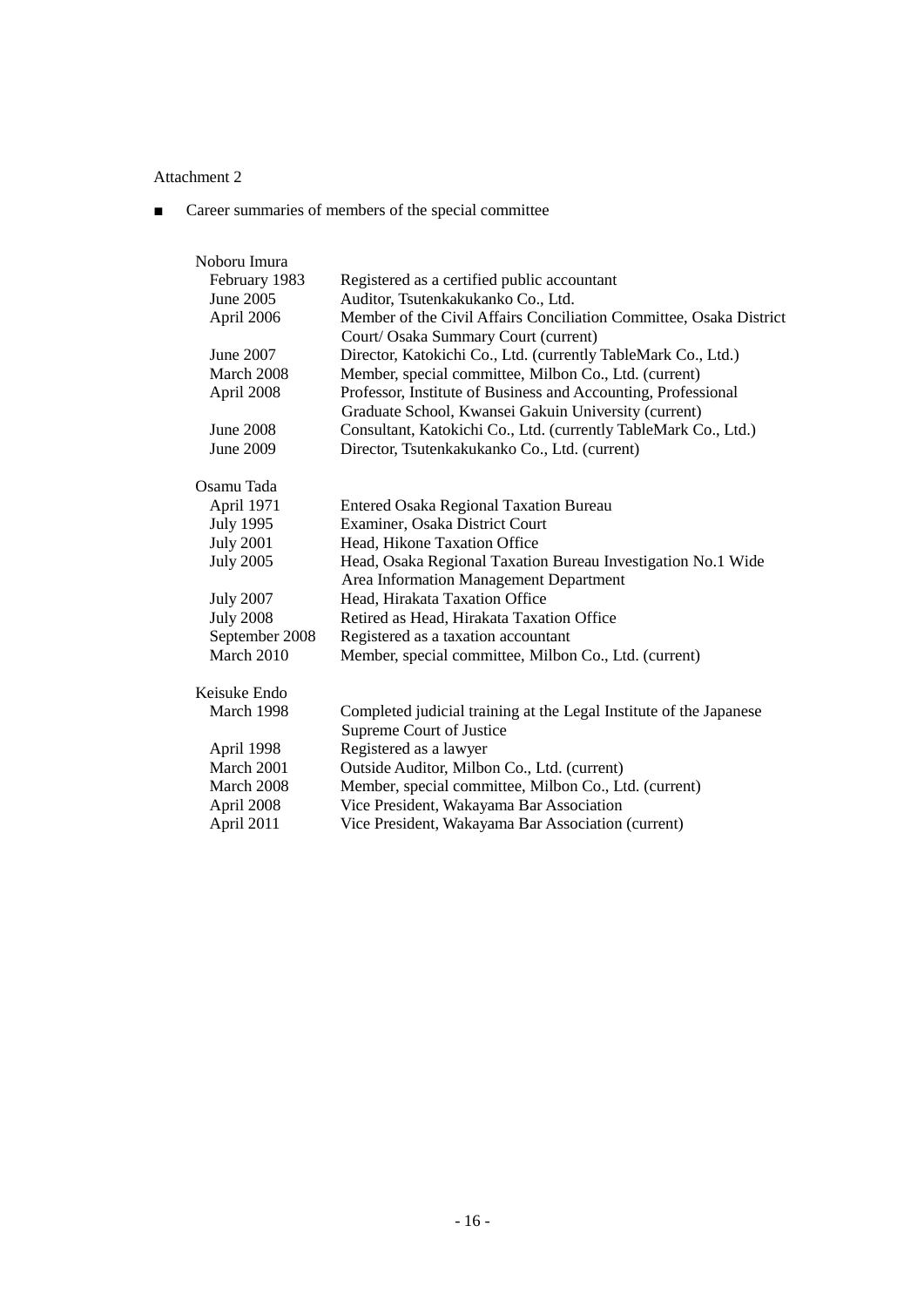- Special committee regulations (Overview)
- 1. Establishment of the special committee and the appointment and removal of committee members
	- [1] The special committee shall be established by resolution of the Board of Directors.
	- [2] The members of the special committee shall number at least 3 people and no more than 5 people and shall be appointed from among the outside directors, outside auditors, lawyers, tax accountants, certified public accountants, academic experts, people knowledgeable in investment banking work, or people from outside the company with experience as directors or operating officers.
	- [3] The appointment and removal of members of the special committee shall be carried out by resolution of the Board of Directors. However, a resolution for the removal of a member of the special committee shall be based on the approval of at least two-thirds of the Directors in attendance.
- 2. Term of office of members of the special committee
	- The term of office of members of the special committee shall be from the date of appointment to the conclusion of the Ordinary General Meeting of Shareholders scheduled to be held in March 2014 and if the subsequent continuation of this policy is approved at the Ordinary General Meeting of Shareholders scheduled to be held in March 2014 the members shall be re-appointed automatically without requiring a determination and the same shall apply thereafter. However, this shall not apply if special provisions are made based on a resolution of the Board of Directors.
- 3. Compensation for members of the special committee
	- [1] The Board of Directors shall determine separately matters such as the value of compensation for members of the special committee and the timing of payments, etc., with the agreement of all members of the special committee and of all auditors.
	- [2] When a member of the special committee has used money for the actual expense of public transport, etc., in order to carry out his duties, the company shall pay the cost of the actual expenses to the member of the special committee based on a request from the member of the special committee.
- 4. Resolution requirements

A resolution on the special committee shall be made with a majority of the members of the special committee.

5. Advice and counsel for the Board of Directors

The special committee advises the Board of Directors with regard to whether the necessary information provided by the large-scale share purchaser is sufficient or insufficient, whether or not large-scale share purchasing activity will significantly damage the corporate value of the company and the common interests of the company's shareholders, and whether or not initiating specific countermeasures against that large-scale share purchasing activity is appropriate.

In giving advice and counsel, the special committee is required to make judgments from the perspective of whether or not activities will contribute to the corporate value of the company and the common interests of the company's shareholders and must not aim for personal profit for themselves or a Director of the company.

6. Third-party advice

The special committee may receive the advice of independent third parties (including specialists such as financial advisors, certified public accountants, lawyers and consultants, etc.) at the expense of the company.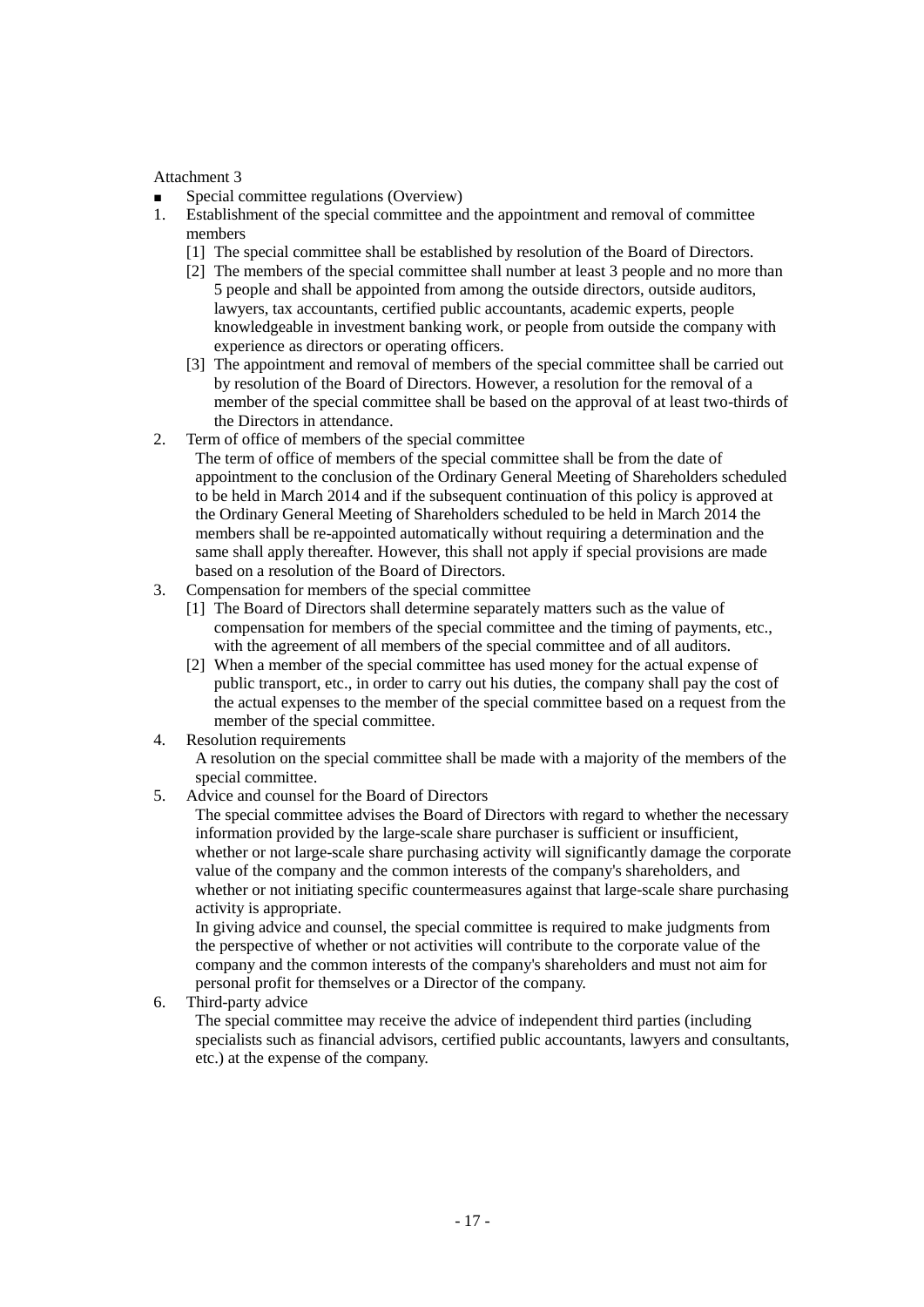- Overview of the gratis allocation of share warrants
- 1. Shareholders subject to gratis allocation and allocation conditions

The company's Board of Directors shall allot share warrants without requiring payment at a ratio of 1 share warrant per share held (however, this excludes the common shares in the company held by the company) to the shareholders registered on the final shareholder registry on the date of allocation separately established by the company's Board of Directors.

2. Type and number of shares subject to the share warrants

The type of shares subject to the share warrants is common shares and the number of shares subject to 1 share warrant is 1 share. However, if the company carries out a share split or share merger, the company shall make the necessary adjustments.

3. Total number of share warrants to be allocated

The total number of share warrants allocated at one time shall be determined by the company's Board of Directors, with the maximum set at the total number of shares in the company outstanding on the date of allocation.

4. Amount that should be paid when exercising each share warrant

The value shall be the value determined by the company's Board of Directors and shall be at least 1 yen per share warrant.

5. Restrictions on the transfer of share warrants

The transfer of a share warrant shall require the approval of the company's Board of Directors.

6. Period for the exercise of share warrants

The period for the exercise of share warrants shall be the period determined by the company's Board of Directors in the resolution on the gratis allocation of share warrants within the range from 1 to 2 months, taking the date of entry into force of the share warrant as the first day of the period (however, if the company's Board of Directors determines a date in place of this date separately in the resolution on the gratis allocation of share warrants, the determined date shall be the first day of the period). However, if the final date of the period for the exercise of share warrants is not a day of business at the place where payment is handled, the next business day shall be the final day of the period.

7. Conditions for the exercise of share warrants

Not being a person belonging to a party that is a specific shareholder group (Note 1) and holds in excess of 20% of voting rights (Note 2) (however, this excludes parties that the company's Board of Directors agrees with in advance), etc., shall be a condition for the exercise of share warrants and the details shall be established separately at a meeting of the company's Board of Directors.

8. Share warrant acquisition provisions

The company may acquire those share warrants excluding the share warrants of those parties that are unable to exercise share warrants due to the provisions of [7] above on the date established separately by the company's Board of Directors. In this case, the company shall grant 1 common share in the company in exchange for the acquisition of 1 share warrant.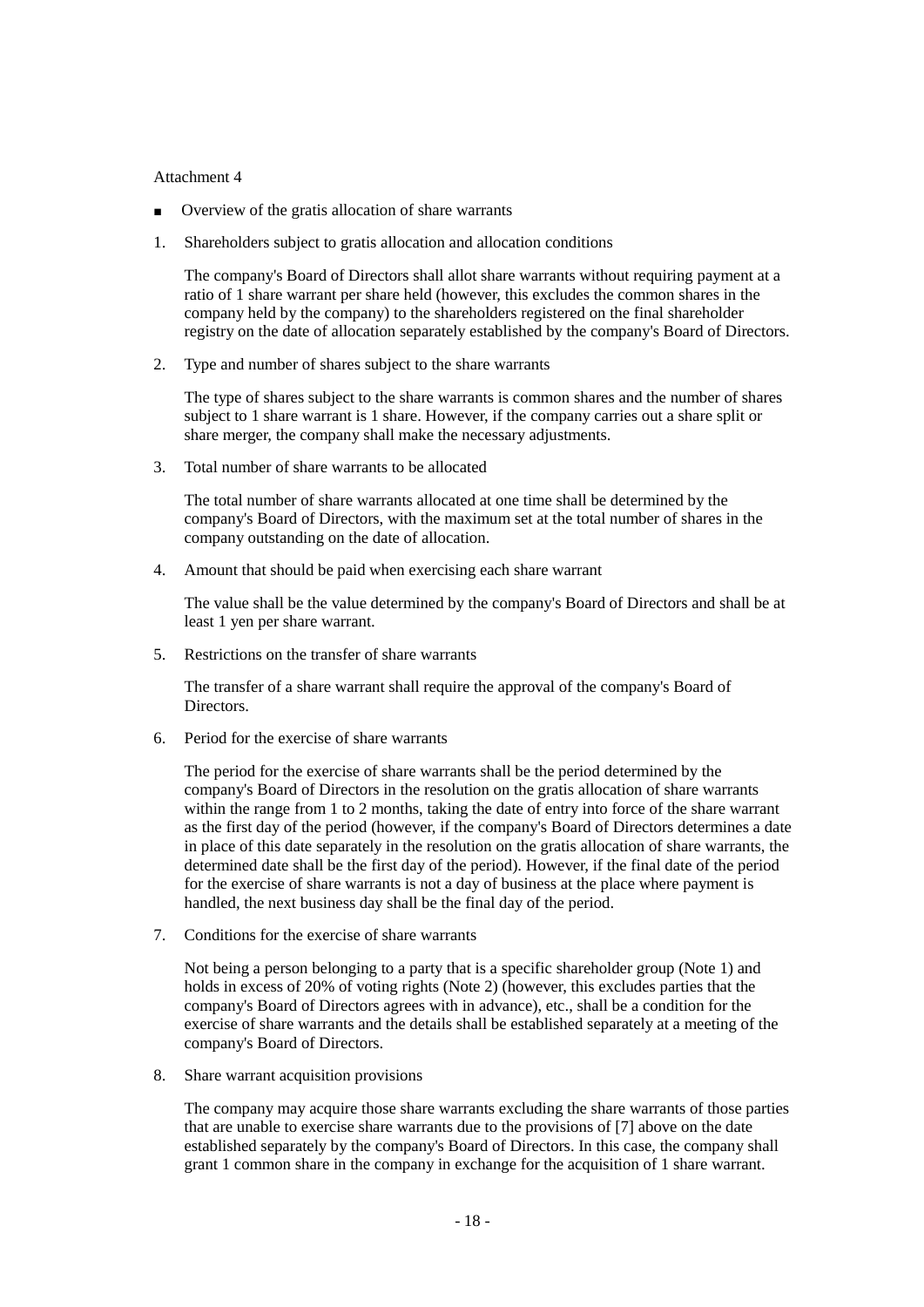Furthermore, the company may acquire free of compensation share warrants, including the share warrants of the parties that are unable to exercise share warrants due to the provisions of [7] above on the date established separately by the company's Board of Directors if the company's Board of Directors recognizes that it is appropriate for the company to acquire the share warrants during the period from the date of entry into force of the share warrants to the date prior to the date of commencement of the exercise of rights or the date of acquisition above, whichever is earlier.

Note 1: The term "specific shareholder group" means:

- (i) The holders (meaning the holders stipulated in Article 27.23.1 of the Financial Instruments and Exchange Act and including the parties included in the holders based on Article 27.23.3 of the same act) of the shares, etc., (meaning the shares, etc., stipulated in Article 27.23.1 of the same act) of the company, and their co-holders (meaning the co-holders stipulated in Article 27.23.5 of the same act and including the parties deemed to be co-holders based on Article 27.23.6 of the same act), or
- (ii) The parties who are to carry out a purchase, etc., (meaning a purchase, etc., as stipulated in Article 27.2.1 of the same act and including purchases to be carried out on a financial instruments exchange market) of shares, etc., (meaning shares, etc., as stipulated in Article 27.2.1 of the same act) of the company and their special related parties (meaning the special related parties stipulated in Article 27.2.7 of the same act)
- Note 2: The term "ratio of voting rights" means:
	- (i) The ratio of shares, etc., held by the holder in question if the specific shareholder group is listed in Note 1 (i) (meaning the held ratio of shares stipulated in Article 27.23.4 of the same act; in this case, the number (meaning the held number of shares stipulated in Article 27.23.4 of the same act) of shares held by the co-holders of the holder in question is also considered in calculations), or
	- (ii) The total ratio of shares, etc., held by the purchaser in question and special related parties in question if the specific shareholder group is listed in Note 1 (ii) (meaning the held ratio of shares stipulated in Article 27.2.8 of the same act)

In each calculation of the ratio of shares, etc., held, it is possible to refer to the most recent data submitted from among the securities report, quarterly report, and the share buyback report with regard to total voting rights (meaning the total voting rights stipulated in Article 27.2.8 of the same act) and the total number of shares outstanding (meaning shares outstanding as stipulated in Article 27.23.4 of the same act).